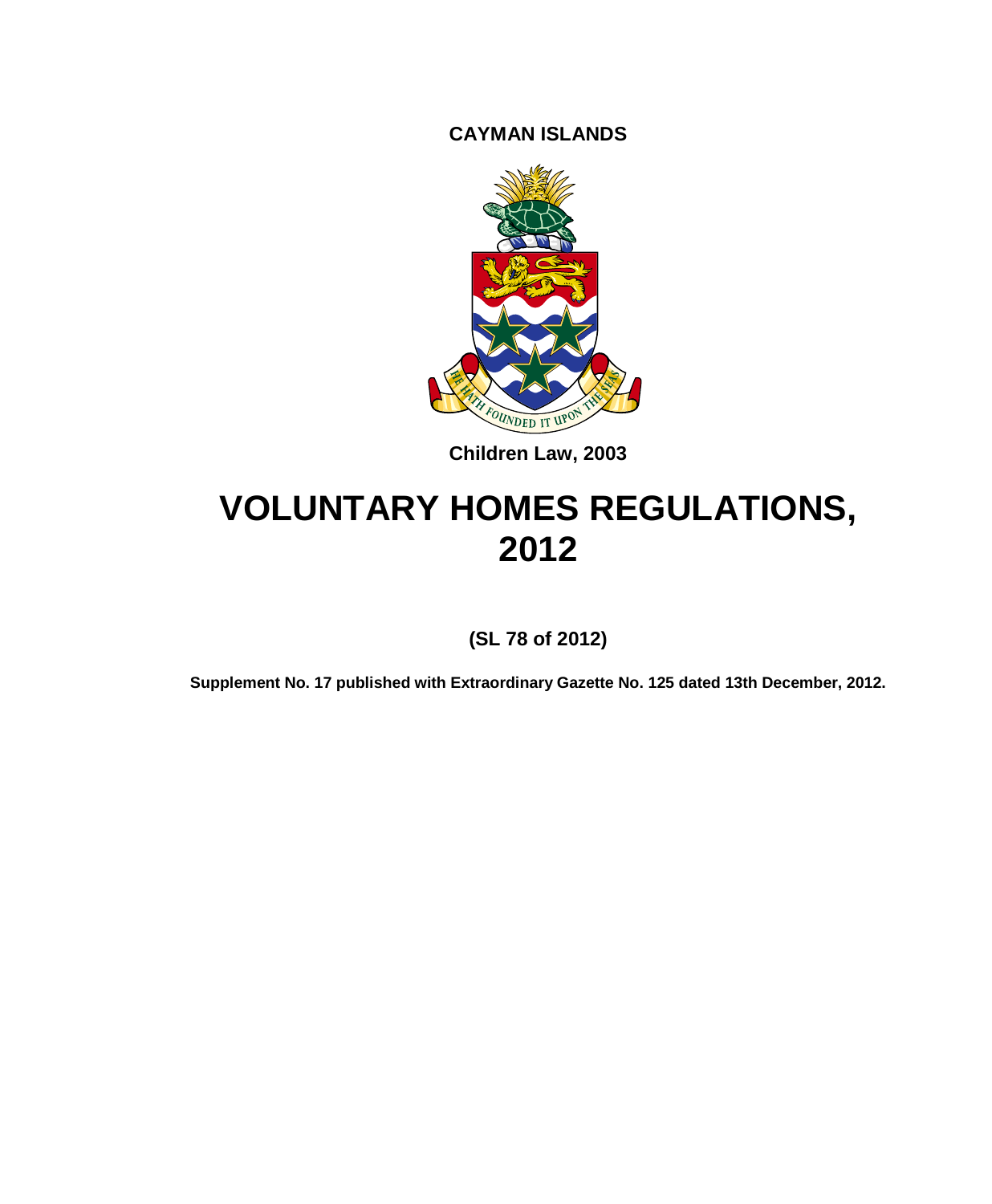# **PUBLISHING DETAILS**

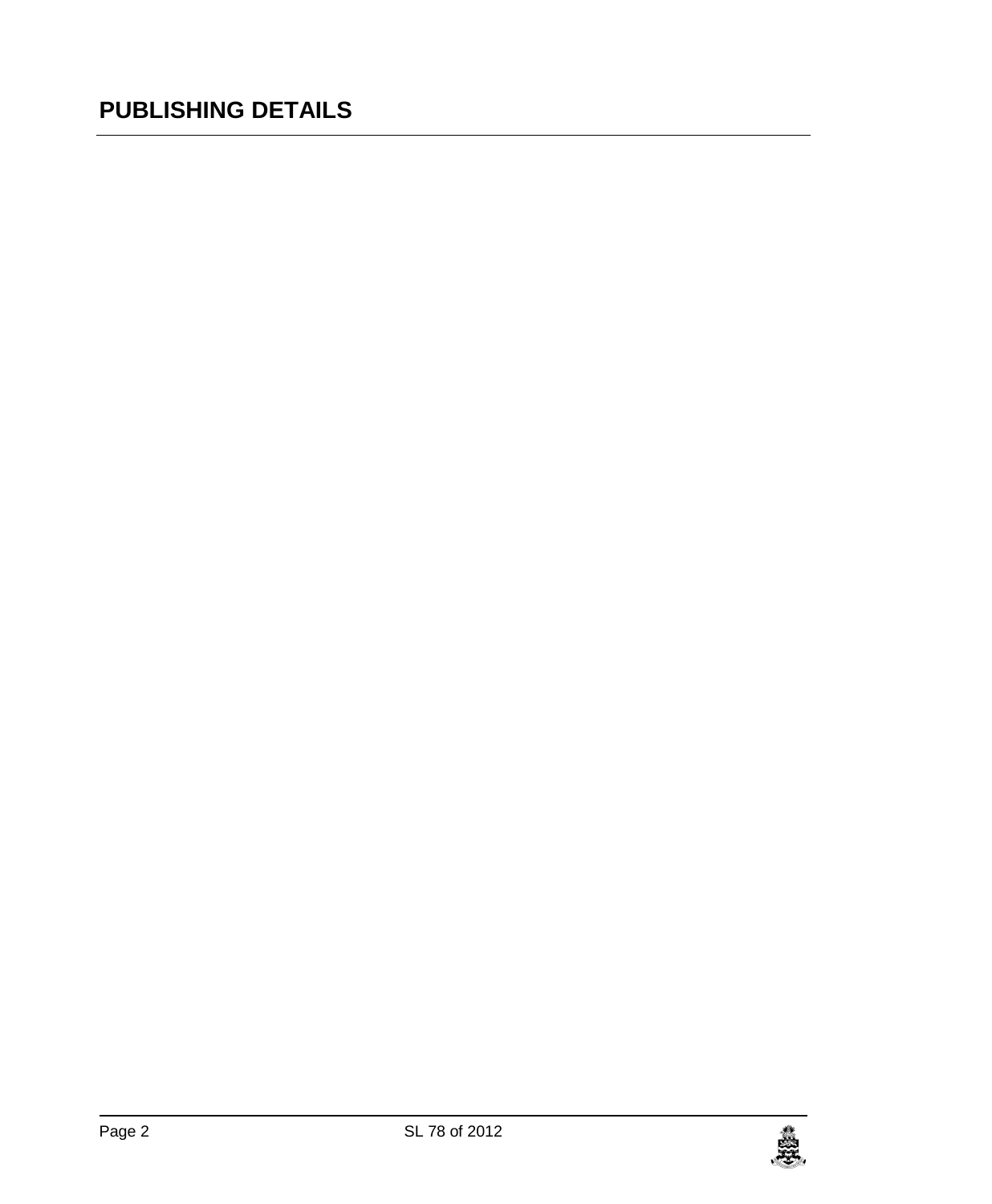### **CAYMAN ISLANDS**



### **Children Law, 2003**

# **VOLUNTARY HOMES REGULATIONS, 2012**

**(SL 78 of 2012)**

### **Arrangement of Regulations**

Regulation **Page** 

### **PART I - [PRELIMINARY](#page-4-0)**

### **PART II - [CONDUCT OF VOLUNTARY HOMES](#page-5-1)**

| 4.             |  |
|----------------|--|
| 5.             |  |
| 6.             |  |
| 7 <sub>1</sub> |  |
| 8.             |  |
| 9.             |  |
| 10.            |  |
| 11.            |  |
| 12.            |  |
| 13.            |  |
|                |  |

### **PART III - [ADMINISTRATION OF VOLUNTARY HOMES](#page-10-0)**

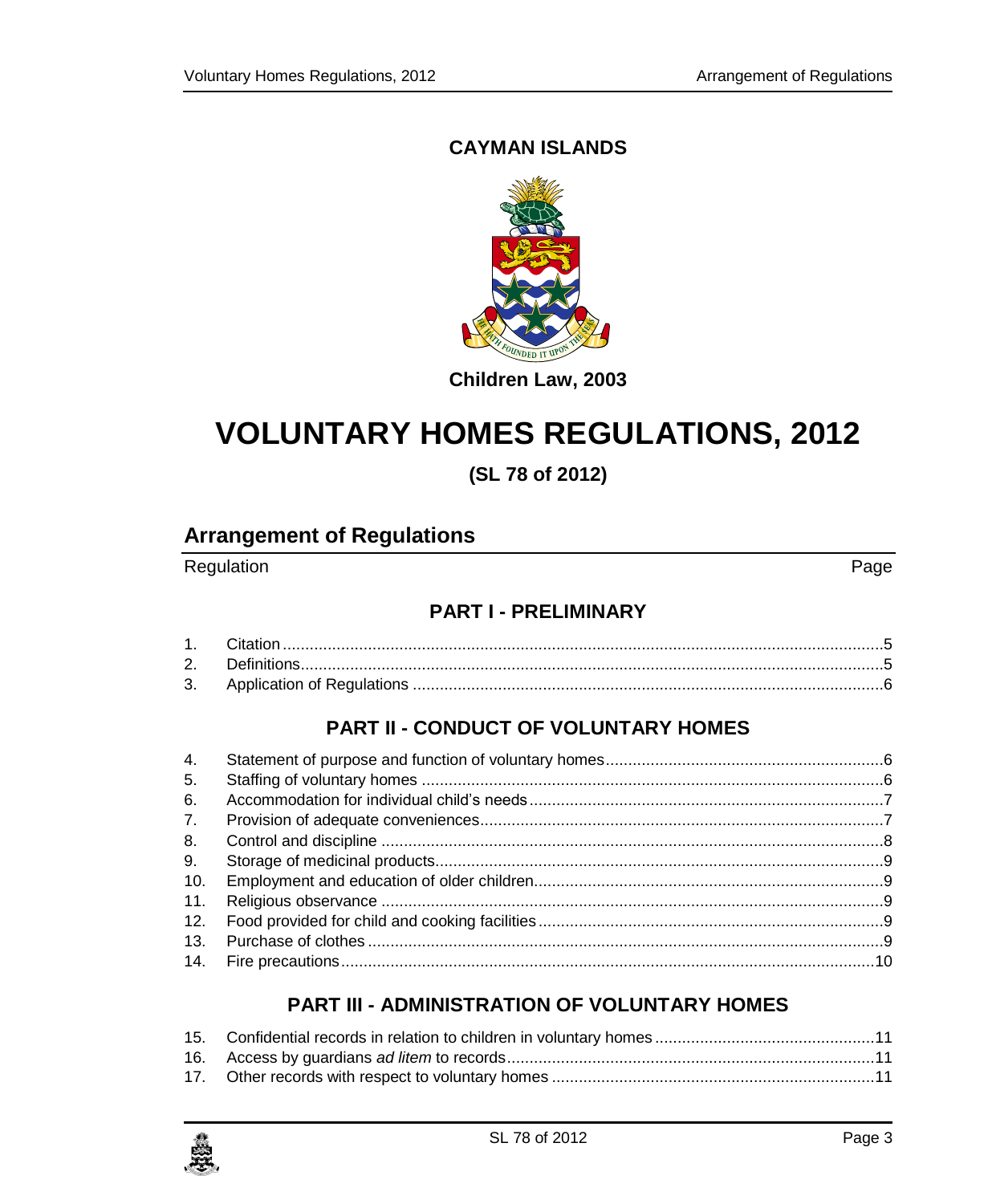### **PART IV - [REGISTRATION OF VOLUNTARY HOMES](#page-12-1)**

## **PART V - [VISITS BY THE DEPARTMENT](#page-13-2)**

### **PART VI - [NOTIFICATION OF PARTICULARS](#page-14-2)**

| 29. |                                                                                                                  |    |
|-----|------------------------------------------------------------------------------------------------------------------|----|
|     | <b>SCHEDULE 1</b>                                                                                                | 17 |
|     | STATEMENT TO BE KEPT RELATING TO VOLUNTARY HOMES                                                                 | 17 |
|     |                                                                                                                  |    |
|     |                                                                                                                  |    |
|     | <b>SCHEDULE 2</b>                                                                                                | 19 |
|     | <b>INFORMATION TO BE INCLUDED IN CONFIDENTIAL RECORDS CONCERNING</b><br><b>CHILDREN IN VOLUNTARY HOMES</b>       | 19 |
|     | <b>SCHEDULE 3</b>                                                                                                | 21 |
|     | <b>INFORMATION TO BE INCLUDED IN OTHER CONFIDENTIAL RECORDS CONCERNING</b><br><b>CHILDREN IN VOLUNTARY HOMES</b> | 21 |
|     | <b>SCHEDULE 4</b>                                                                                                | 23 |
|     | <b>PARTICULARS TO ACCOMPANY APPLICATIONS FOR REGISTRATION OF VOLUNTARY</b><br><b>HOMES</b>                       | 23 |
|     | <b>SCHEDULE 5</b>                                                                                                | 25 |
|     | <b>PARTICULARS OF CHANGE OF IDENTITY OF PROPOSED PERSON IN CHARGE OF A</b><br><b>VOLUNTARY HOME</b>              | 25 |
|     | <b>SCHEDULE 6</b>                                                                                                | 26 |
|     | <b>PARTICULARS RELATING TO VOLUNTARY HOMES</b>                                                                   | 26 |

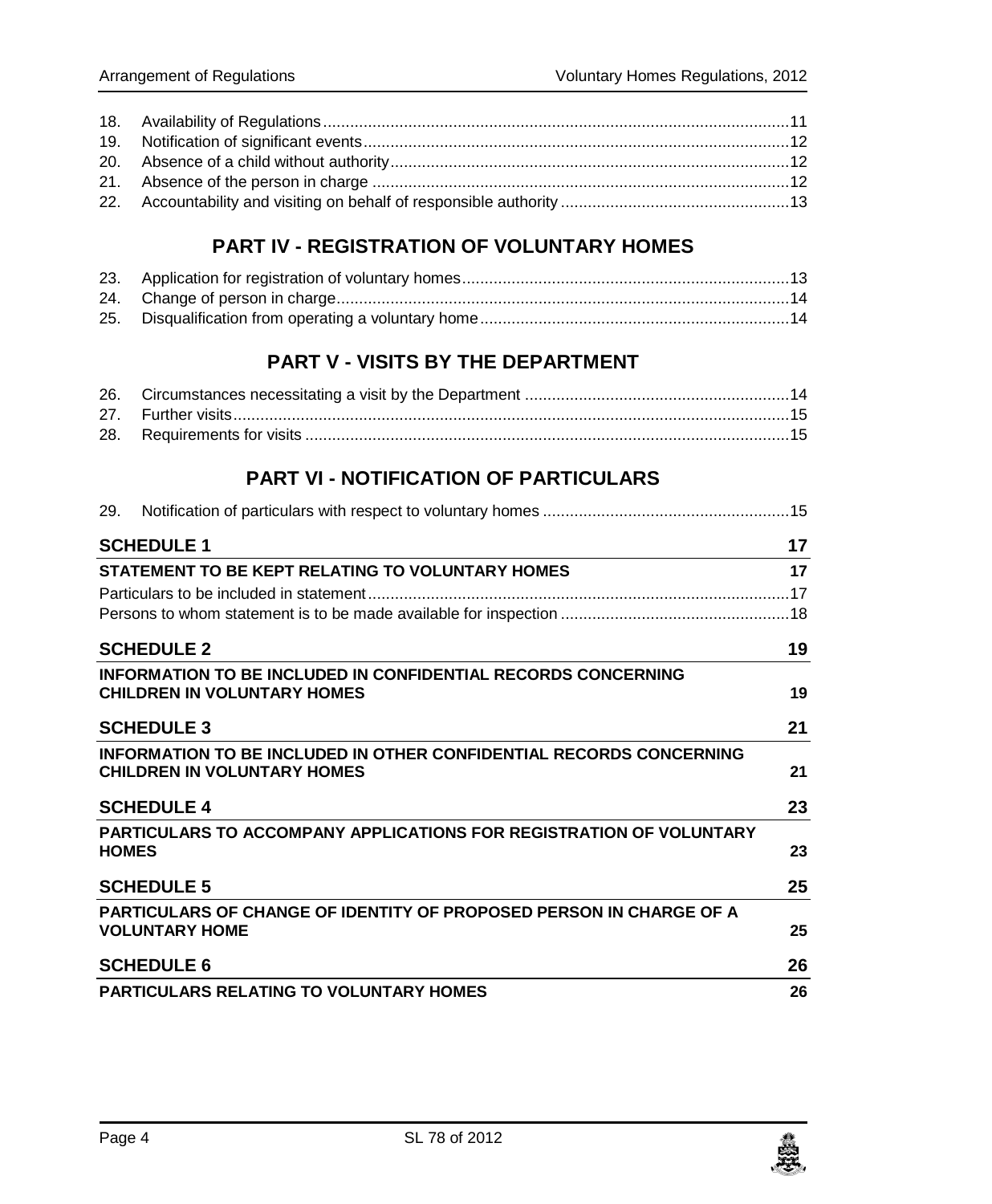### **CAYMAN ISLANDS**



# **VOLUNTARY HOMES REGULATIONS, 2012**

**(SL 78 of 2012)**

The Governor in Cabinet, in exercise of the powers conferred by section  $61(3)(e)$  and 63(3) of, and paragraphs 7 and 8 of Schedule 5 to, the Children Law, 2003, hereby makes the following Regulations —

# **PART I - PRELIMINARY**

### <span id="page-4-1"></span><span id="page-4-0"></span>**1. Citation**

**1**. These Regulations may be cited as the Voluntary Homes Regulations, 2012.

### <span id="page-4-2"></span>**2. Definitions**

**2**. In these Regulations —

"**Law**" means the *Children Law, 2003*;

"**medicinal product**" means any substance, article or device (including any instrument, apparatus or appliance) which is manufactured, sold, supplied or imported for use wholly or mainly in either or both of the following ways —

- (a) use by being administered to one or more human beings for a medicinal purpose;
- (b) use as an ingredient in the preparation of a substance, article or device which is being administered to one or more human beings for a medicinal purpose;

"**person in charge**" means the person appointed by the responsible authority as the person in charge of the management of a voluntary home;

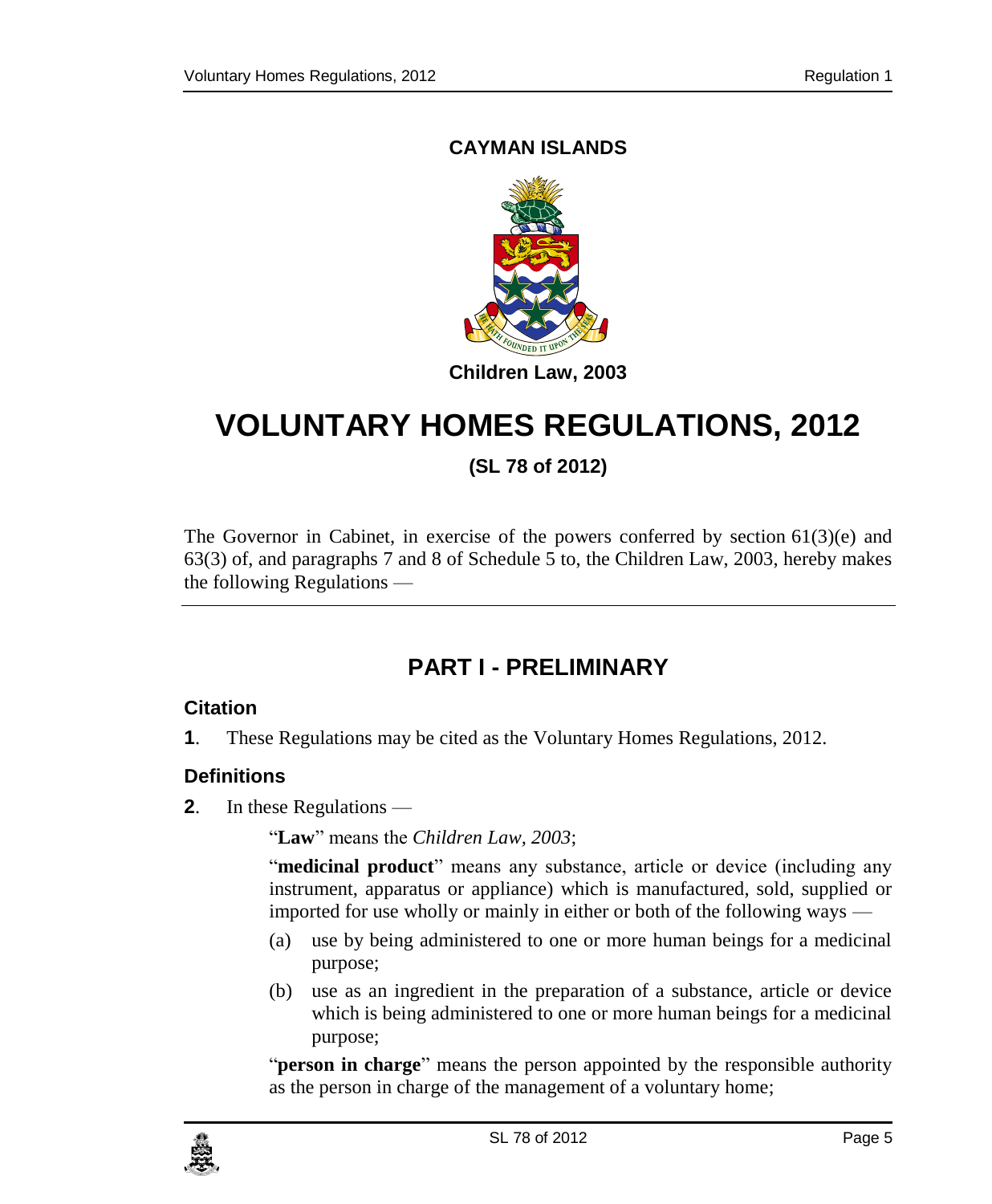"**registered medical practitioner**" means a person registered under the *Health Practice Law* (*2005 Revision*);

"**registered nurse**" means a person registered under the *Health Practice Law* (*2005 Revision*);

"**responsible authority**" means the voluntary organisation which is carrying on the voluntary home; and

"**voluntary home**" has the meaning given by section 61(3) of the Law, and the expression "**home**" shall be construed accordingly.

### <span id="page-5-0"></span>**3. Application of Regulations**

- **3**. (1) These Regulations shall not apply to premises used only to accommodate children for the purpose of a holiday for periods of less than twenty-eight days at a time in the case of any one child.
	- (2) Subject to section 64(11) and Schedule 7 to the Law, any home in which a child is cared for and accommodated by a person who —
		- (a) is an approved department foster parent in relation to the child;
		- (b) is a foster parent with whom the child has been placed by the Department; or
		- (c) fosters the child privately,

is, so far as the provision of care and accommodation for that child is concerned, exempt from the definition of a "voluntary home" in section  $61(3)$ of the Law.

# **PART II - CONDUCT OF VOLUNTARY HOMES**

### <span id="page-5-2"></span><span id="page-5-1"></span>**4. Statement of purpose and function of voluntary homes**

- **4**. (1) The responsible authority shall, within three months of the coming into force of these Regulations, compile, maintain and keep up to date, a written statement of the particulars mentioned in Part I of Schedule 1 relating to a voluntary home.
	- (2) The statement referred to in paragraph (1) shall be made available for inspection by the persons referred to in Part II of Schedule 1, in addition to any other person who has a right under the Law to inspect this statement.

### <span id="page-5-3"></span>**5. Staffing of voluntary homes**

**5**. (1) The responsible authority shall ensure that the number of staff in a voluntary home and their experience and qualifications are adequate to ensure that the welfare of the children in the voluntary home is safeguarded and promoted at all times.

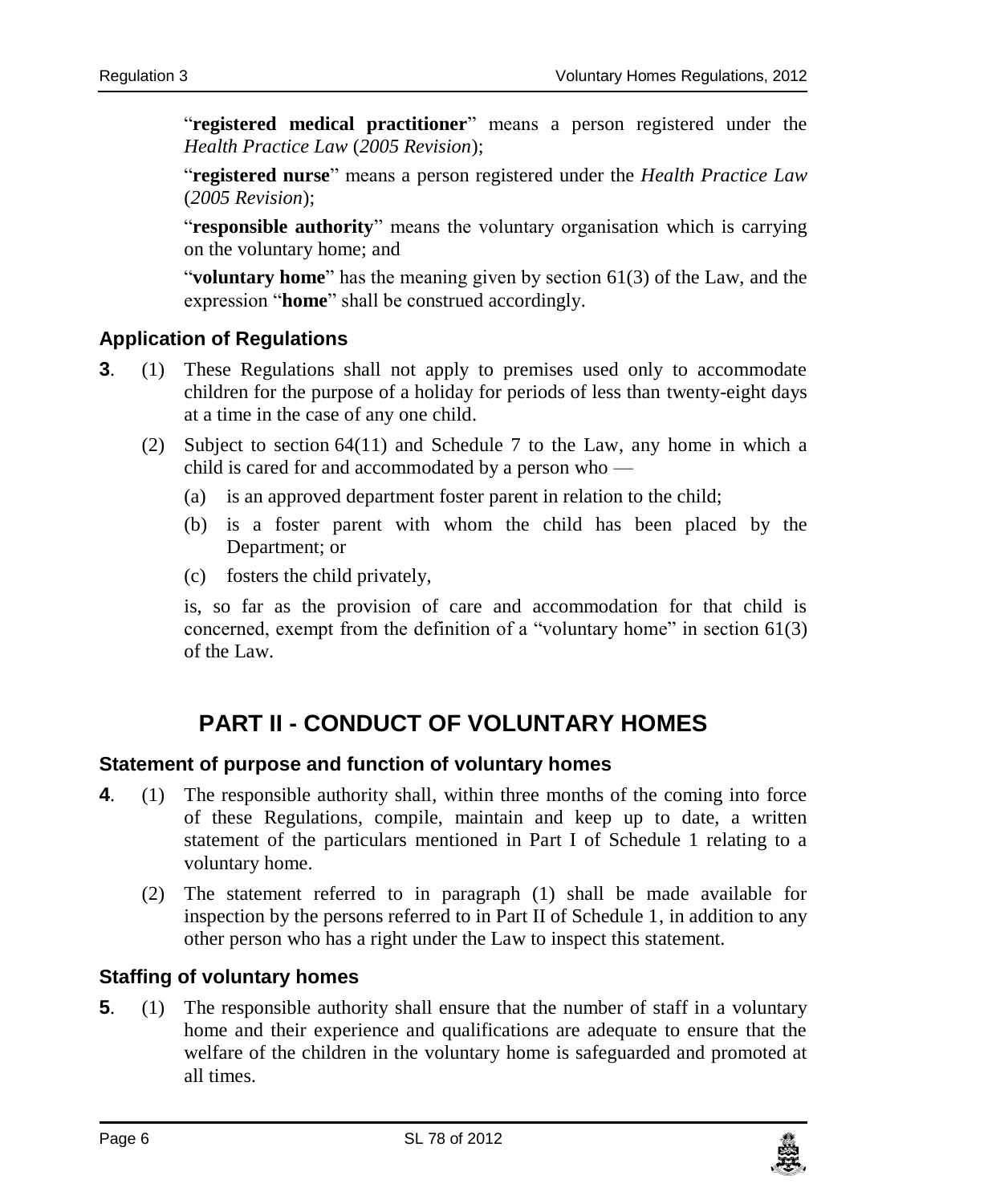(2) The responsible authority shall ensure that the particulars specified in Part I of Schedule 1 are brought to the notice of all staff in the home.

### <span id="page-6-0"></span>**6. Accommodation for individual child's needs**

- **6**. (1) The responsible authority shall ensure that, insofar as is it is practicable, each child in a voluntary home is provided with an area within the home which is suitable for his needs.
	- (2) The area referred to in paragraph  $(1)$  shall be equipped with
		- (a) all the appropriate furnishings that would make the home habitable; and
		- (b) facilities that meet the needs of a child who is suffering from a physical or mental disability.

#### <span id="page-6-1"></span>**7. Provision of adequate conveniences**

- **7**. (1) The responsible authority shall ensure that the home is provided with wash basins, hot and cold water, showers and toilets.
	- (2) The responsible authority shall ensure that all parts of the home are
		- (a) adequately lit and ventilated;
		- (b) kept in good structural repair;
		- (c) kept sanitary; and
		- (d) reasonably decorated and maintained.
	- (3) The responsible authority shall provide adequate facilities in the home for a child to meet privately with —
		- (a) his parents;
		- (b) any person who has parental responsibility for him;
		- (c) his relatives or friends;
		- (d) his attorney-at-law;
		- (e) his guardian *ad litem*;
		- (f) any independent person appointed for the child pursuant to Representation Procedure (Children) Regulations, 2012;
		- (g) any visitor appointed for the child in accordance with paragraph 14(7) of Schedule 2 to the Law; and
		- (h) any person authorised in accordance with section 80(2) of the Law to conduct an inspection of the voluntary home.
	- (4) The responsible authority shall provide the children with adequate laundry facilities and other grooming conveniences.
	- (5) The responsible authority shall provide adequate private telephone facilities for the use of the children in the home in accordance with the policies of the home.

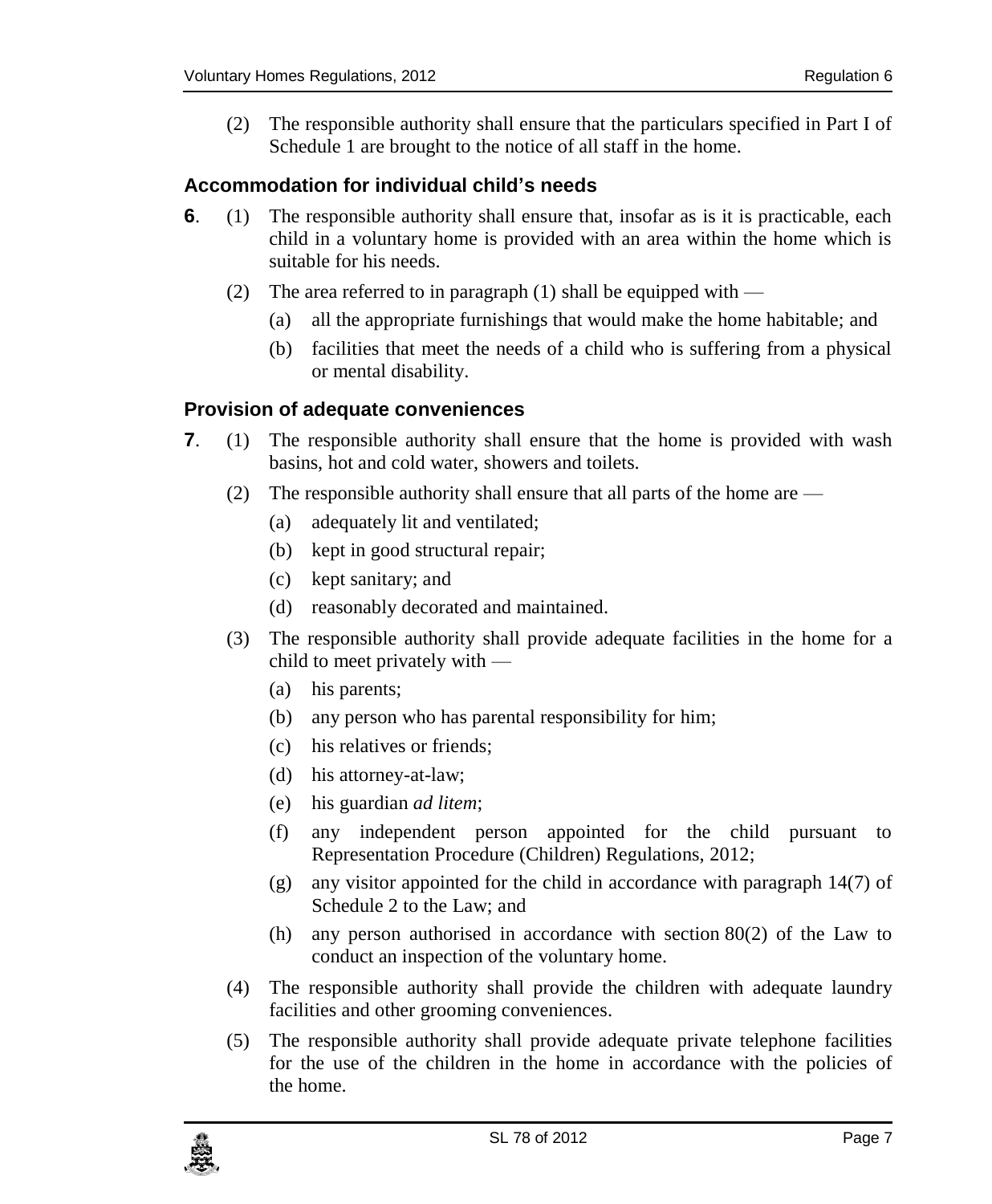### <span id="page-7-0"></span>**8. Control and discipline**

- **8**. (1) The responsible authority of a voluntary home shall only apply those disciplinary measures within the home as are approved by the Department.
	- (2) The following acts shall not be practised in a voluntary home
		- (a) corporal punishment;
		- (b) any deprivation of food or drink;
		- (c) any restriction on visits to or by any child unless it is in the best interest of the child;
		- (d) any restriction on or delay in communications by telephone or post with —
			- (i) his parents, unless it is in the best interest of the child;
			- (ii) any person who has parental responsibility for him, unless it is in the best interest of the child;
			- (iii) his relatives or friends, unless it is in the best interest of the child;
			- (iv) his attorney-at-law;
			- (v) his guardian *ad litem*;
			- (vi) any independent person appointed for the child pursuant to the Representation Procedure (Children) Regulations, 2012;
			- (vii) any visitor appointed for the child in accordance with paragraph 14(7) of Schedule 2 to the Law; or

(viii) any social worker assigned to the child by the Department;

- (e) any requirement that a child wear inappropriate clothes;
- (f) the deprivation of any form of health care or medication;
- (g) the intentional deprivation of sleep; and
- (h) any intimate physical examination of a child by any person other than a registered medical practitioner.
- (3) Where disciplinary action has been taken against a child in a voluntary home, the responsible authority shall, within twenty-four hours of the action, record or cause to be recorded in writing full particulars of the disciplinary action taken.
- (4) The particulars referred to in paragraph (3) shall include
	- (a) the date on which the action was taken;
	- (b) the reasons for the action;
	- (c) the name of the child against whom the action was taken; and
	- (d) the name of the person who enforced the action.

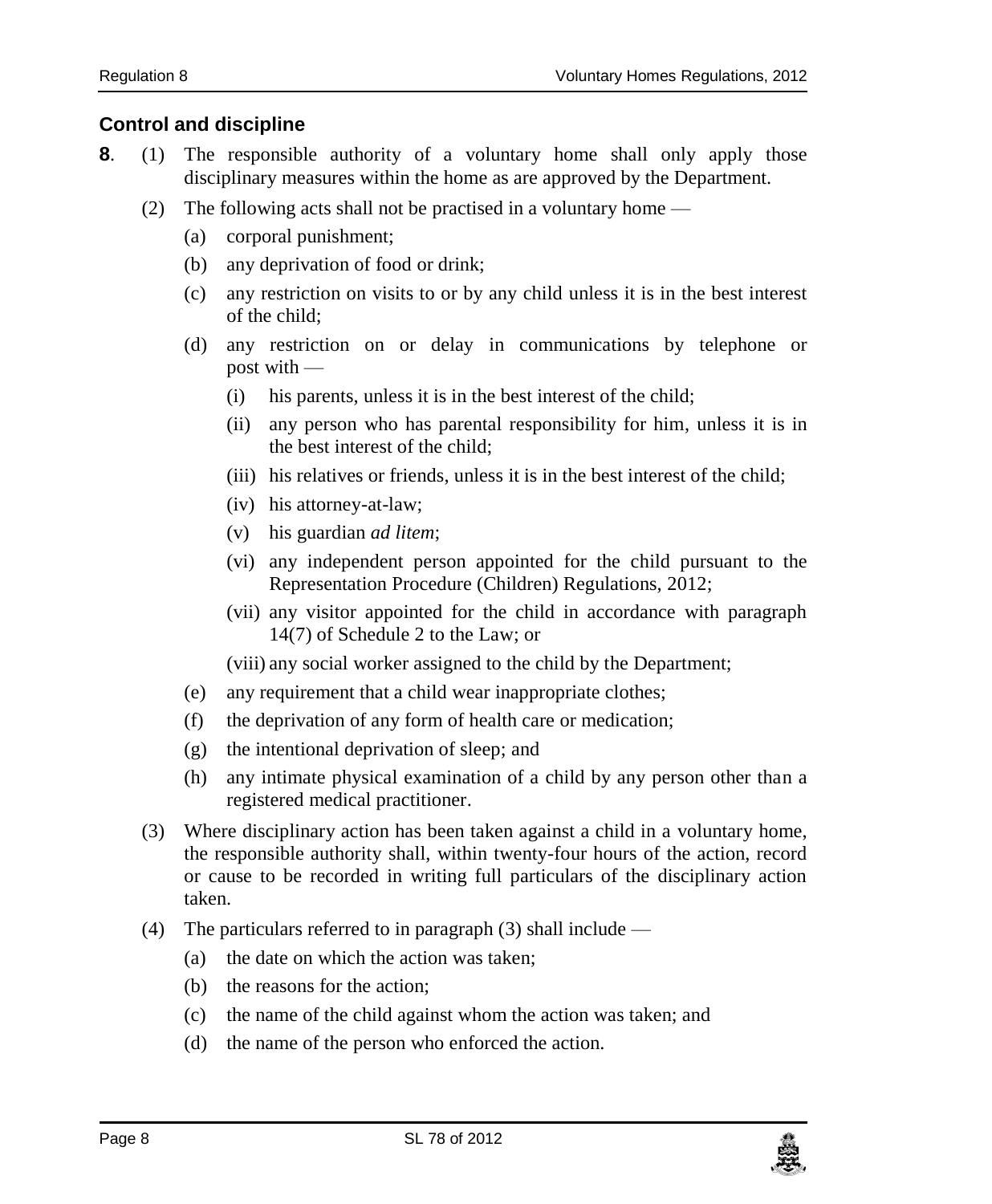### <span id="page-8-0"></span>**9. Storage of medicinal products**

- **9**. (1) Subject to paragraph (3), the responsible authority shall store or cause to be stored in a secure place any medicinal product which is kept in the home so as to prevent any child accommodated in the home from having access to it otherwise than under the supervision of a member of staff of the home.
	- (2) Subject to paragraph (3), all medicinal products shall be administered by a member of staff of the voluntary home acting on instructions received from, a registered nurse or registered medical practitioner, or by the registered nurse or registered medical practitioner.
	- (3) Paragraphs (1) and (2) shall not apply to a medicinal product which
		- (a) is stored by the child for whom it is provided in such a way that others are denied access to it; and
		- (b) may safely be self-administered by that child.

### <span id="page-8-1"></span>**10. Employment and education of older children**

**10**. The responsible authority shall assist with the making of arrangements for a child to pursue tertiary education, advanced training or gainful employment, where that child has attained the age where the responsible authority is no longer required to provide compulsory full-time education.

### <span id="page-8-2"></span>**11. Religious observance**

**11**. The responsible authority shall enable each child accommodated in a voluntary home, insofar as it is practicable, to attend the services of, to receive instruction in, and to observe any requirement of the religious persuasion to which he belongs.

### <span id="page-8-3"></span>**12. Food provided for child and cooking facilities**

- **12**. (1) The responsible authority shall ensure that a child accommodated in a voluntary home is provided with food which is properly prepared, nutritious and provided in adequate quantities to meet the needs of the child.
	- (2) The responsible authority shall, insofar as it is practicable, ensure that any special dietary need of a child accommodated in the home is satisfied.
	- (3) The responsible authority shall provide within a home
		- (a) suitable and sufficient catering equipment, crockery and cutlery;
		- (b) proper facilities for the refrigeration and storage of food; and
		- (c) insofar as it is practicable, adequate facilities to allow children the option to prepare their own food.

<span id="page-8-4"></span>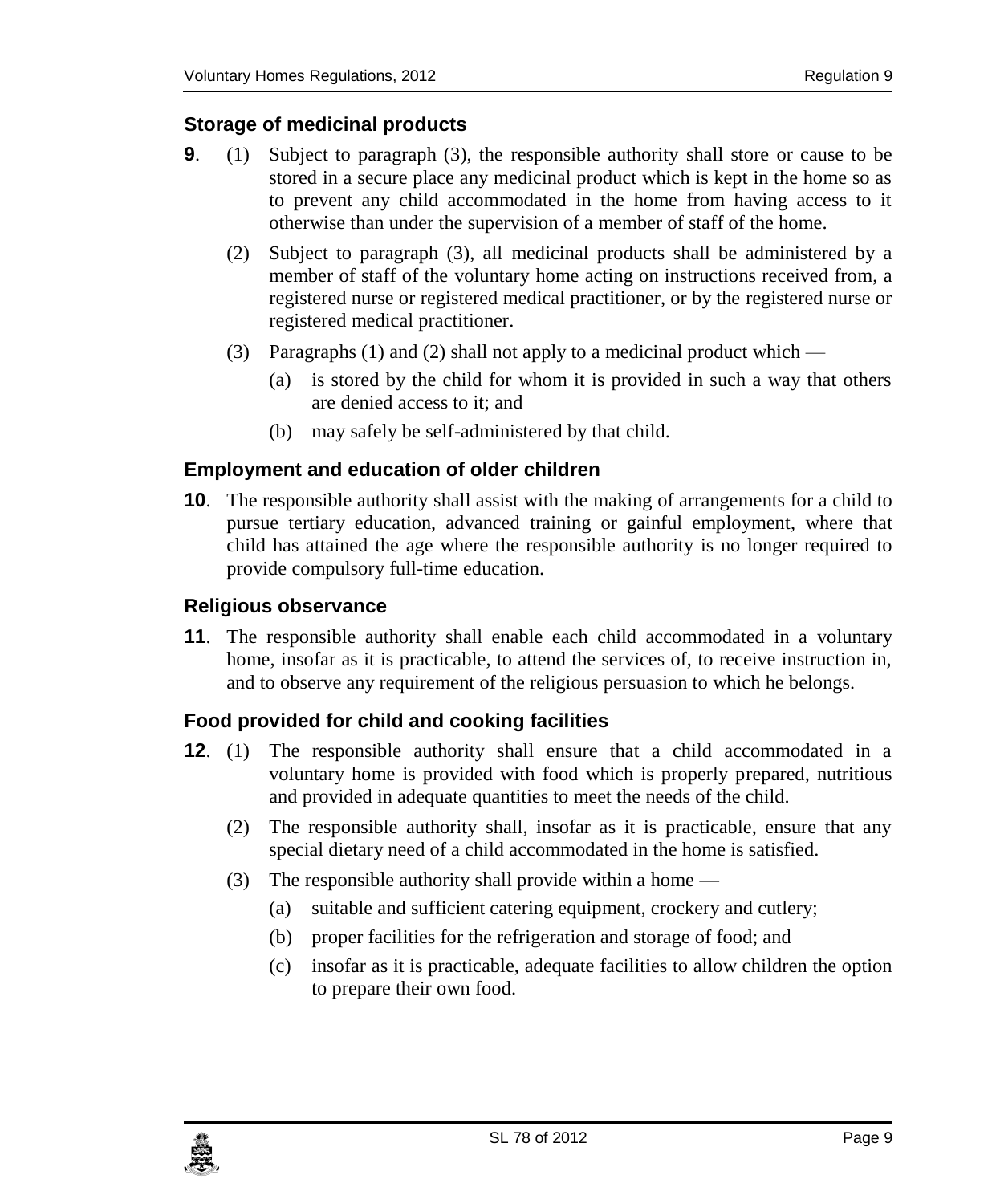### **Purchase of clothes**

- **13**. (1) The responsible authority shall, insofar as it is practicable, enable each child accommodated in the home to purchase clothes according to his needs.
	- (2) The responsible authority shall, insofar as it is practicable, purchase clothes to meet the needs of a child, where that child, his parent or guardian is unable to purchase the clothes.

### <span id="page-9-0"></span>**14. Fire precautions**

- **14.** (1) The responsible authority shall ensure, before any child is accommodated in a voluntary home and whenever there is a change in particulars during the period that the child is accommodated, that the Chief Fire Officer is notified in writing of the following particulars —
	- (a) the location of the home;
	- (b) the number of children accommodated or to be accommodated in the home;
	- (c) the age range of the children accommodated or to be accommodated in the home; and
	- (d) whether any child accommodated or to be accommodated in the home suffers from a physical or mental disability.
	- (2) The responsible authority shall ensure that in respect of the home, adequate
		- (a) precautions are taken against the risk of fire;
		- (b) means of escape in the event of fire are provided;
		- (c) arrangements are made for detecting, containing and extinguishing a fire;
		- (d) arrangements are made for warning of an outbreak of a fire and for evacuation in the event of a fire; and
		- (e) fire fighting equipment is available.
	- (3) The responsible authority shall ensure that arrangements are made to familiarise the staff working and children accommodated in the home with the procedure to be followed in the event of a fire.
	- (4) The arrangements referred to in paragraph (3) shall include the evacuation procedure from the home, techniques of resuscitation and life saving methods.
	- (5) The responsible authority shall establish a reporting system to ensure that reports on any outbreak of fire requiring an evacuation of children accommodated in the home is forwarded to it immediately.

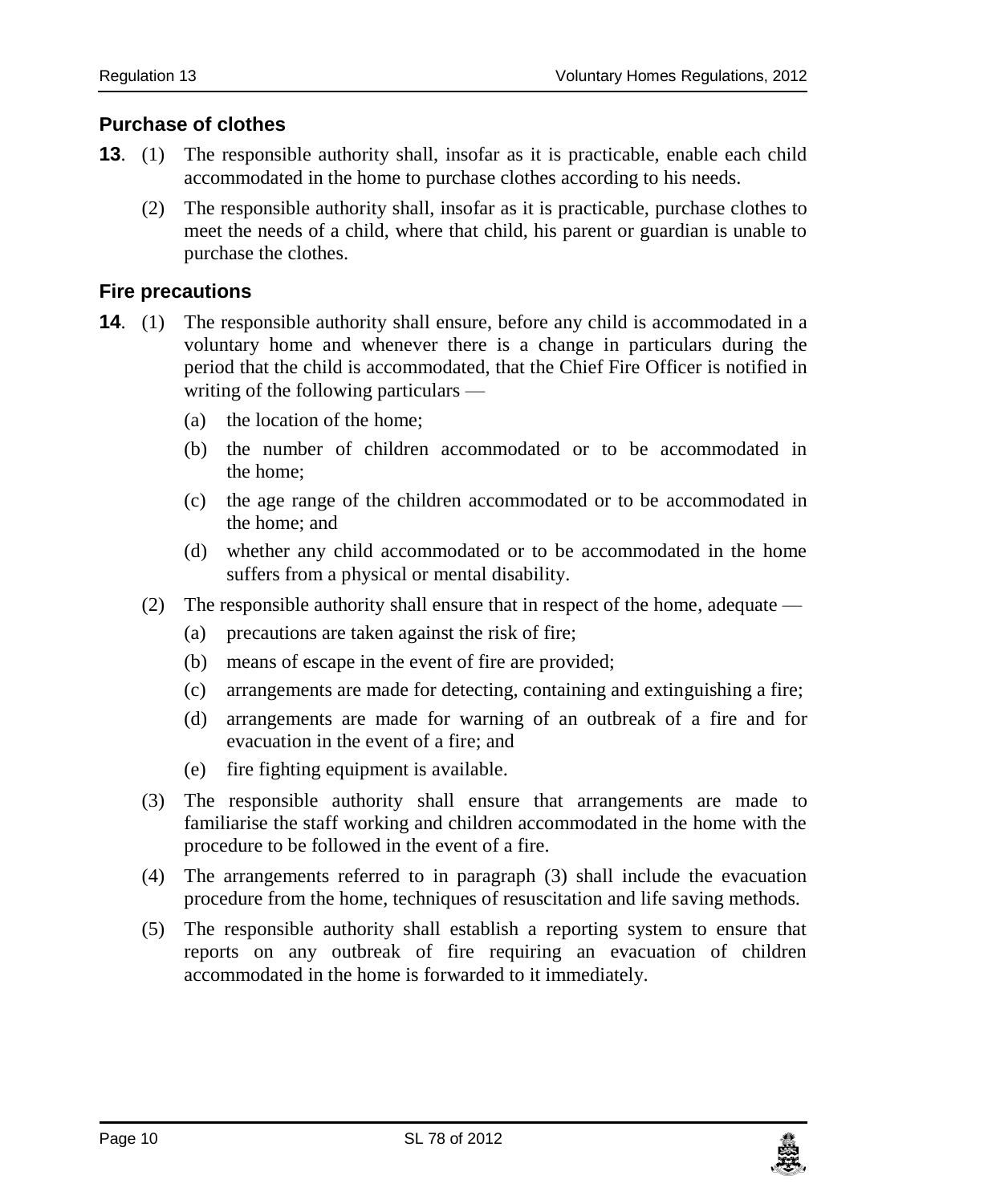# **PART III - ADMINISTRATION OF VOLUNTARY HOMES**

#### <span id="page-10-1"></span><span id="page-10-0"></span>**15. Confidential records in relation to children in voluntary homes**

- **15**. (1) The responsible authority shall arrange for the keeping in each voluntary home, of a record in permanent form on each child accommodated and which shall insofar as it is practicable include the information specified in Schedule 2.
	- (2) The responsible authority shall keep the record mentioned in paragraph (1) securely and shall treat it as confidential subject only to —
		- (a) any provision under or by virtue of any Law under which access may be obtained or given to records and information concerning a child; or
		- (b) any court order, in respect of access to records and information concerning a child.
	- (3) The responsible authority shall retain the records mentioned in paragraph (1) for at least seventy-five years from the date of birth of the child to whom they relate or if the child dies before attaining the age of eighteen, for a period of fifteen years from the date of his death.

### <span id="page-10-2"></span>**16. Access by guardians** *ad litem* **to records**

- **16**. The responsible authority shall, if requested, provide a guardian *ad litem* of a child with —
	- (a) access to all the records relating to the child in accordance with these Regulations; and
	- (b) copies of the records.

### <span id="page-10-3"></span>**17. Other records with respect to voluntary homes**

- **17.** (1) The responsible authority shall keep in each voluntary home the records specified in Schedule 3 and shall ensure that the details of the records are kept current.
	- (2) The records referred to in paragraph (1) shall be retained for at least fifteen years, except for records of menus which shall be kept only for one year.

### <span id="page-10-4"></span>**18. Availability of Regulations**

- **18**. The responsible authority shall keep a copy of these Regulations in the voluntary home and make it available to —
	- (a) all staff;
	- (b) every child accommodated in the home;
	- (c) the parents or guardians of any child accommodated in the home; and
	- (d) any person with parental responsibility for a child accommodated in the home.

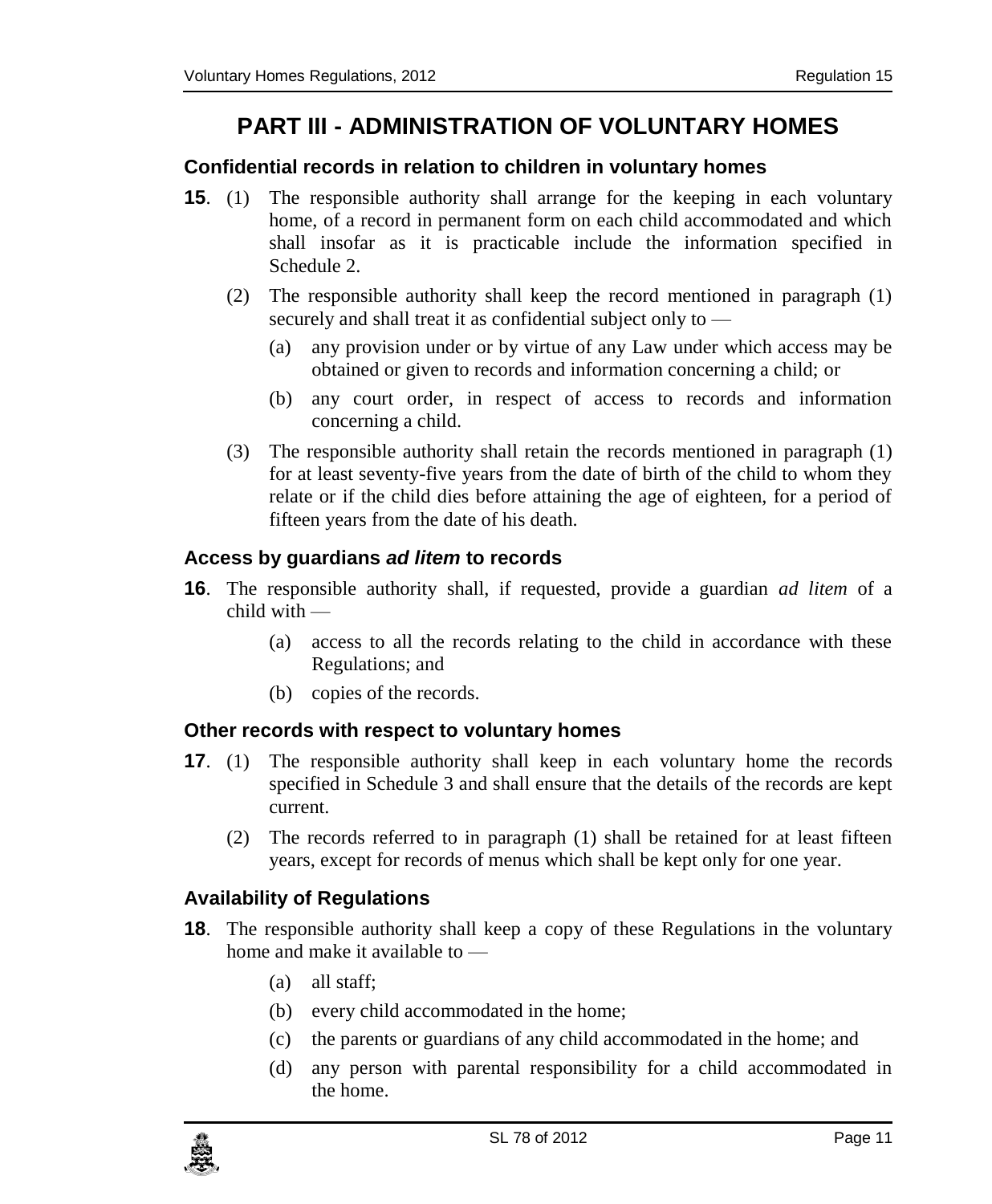### <span id="page-11-0"></span>**19. Notification of significant events**

- **19**. (1) The responsible authority shall, insofar as it is practicable, immediately give notification of any of the events mentioned in paragraph (2) to —
	- (a) the parents of any child concerned;
	- (b) the Department;
	- (c) any person who has parental responsibility for a child in the home;
	- (d) any other person who has undertaken to meet any fees or expenses incurred in accommodating any child concerned at the home; and
	- (e) in respect of the event mentioned in paragraph  $(2)(c)$ , a police officer.
	- (2) The events referred to in paragraph (1) are  $-$ 
		- (a) the death of a child accommodated at the home;
		- (b) any conduct on the part of a member of staff of the home which, in the opinion of the Department is not, or as the case may be, would not be appropriate for a person employed in work involving children;
		- (c) the suffering of serious harm by a child accommodated at the home;
		- (d) any serious accident involving a child accommodated at the home;
		- (e) any serious illness of a child accommodated at the home; and
		- (f) the outbreak in the home of any notifiable infectious disease to which the *Public Health Law* (*2002 Revision*) or regulations made under that Law applies.
	- (3) Any notification given with respect to the death of a child shall contain all available details as to the circumstances.

### <span id="page-11-1"></span>**20. Absence of a child without authority**

- **20.** (1) The responsible authority shall stipulate and cause to be recorded in writing the procedure to be followed when any child accommodated in a voluntary home leaves the facility without permission.
	- (2) The responsible authority shall ensure that the procedure mentioned in paragraph (1) is brought to the attention of the children accommodated in the home and to all staff members in the home.

### <span id="page-11-2"></span>**21. Absence of the person in charge**

- **21.** (1) Subject to paragraph (2), a person in charge of a voluntary home who proposes to be absent from the home for a continuous period of four weeks or more shall give written notice of that intention to the Department and the responsible authority at least four weeks before commencement of his absence.
	- (2) The Department may accept a shorter notice, where the circumstances make it impracticable to provide the period of notice mentioned in paragraph (1).

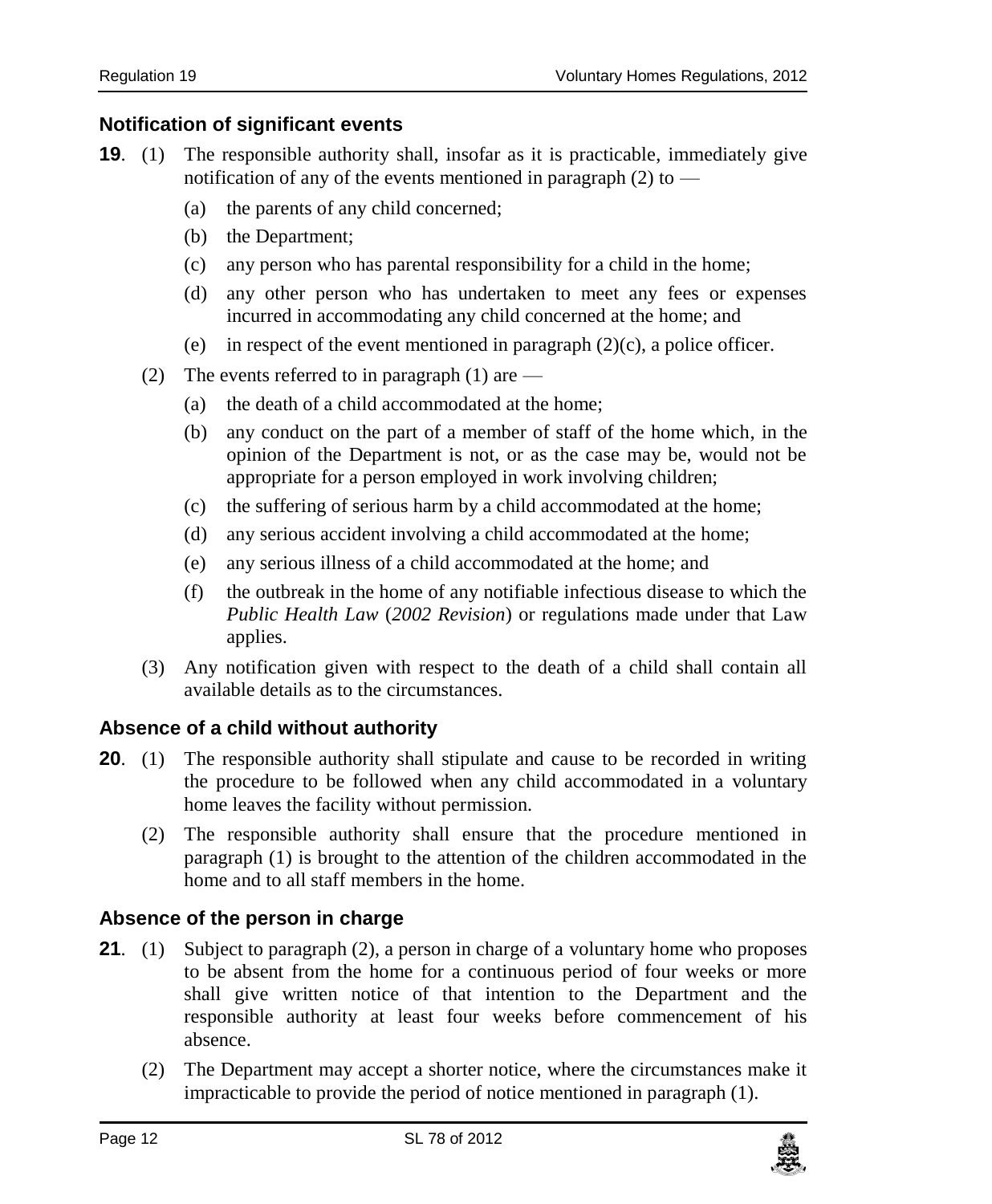- (3) Where paragraph (1) applies, the person in charge of a voluntary home shall inform the Department and the responsible authority at least seven days before the beginning of the absence of —
	- (a) its occurrence and anticipated duration;
	- (b) the reason for it;
	- (c) the number of children accommodated in the home when the information is given;
	- (d) the arrangements which have been made for the supervision of the home; and
	- (e) the name, address and qualifications of the person who will be in charge of the home.
- (4) The responsible authority shall notify the Department within seven days of the return of the person in charge or the appointment of some other person in his place.
- (5) If, in the case of a voluntary home, the person in charge is also the responsible authority, anything required to be done by or to the responsible authority shall be done by or to, as the case may require, the person for the time being in charge of the home.

#### <span id="page-12-0"></span>**22. Accountability and visiting on behalf of responsible authority**

- **22.** (1) If the responsible authority of a voluntary home is an individual but is not the person in charge of the home, that responsible authority shall visit the home once a month, or cause some other person to do so on his behalf and to report to him in writing on the management of the home.
	- (2) If the responsible authority of a voluntary home is a body of persons whether incorporated or not, the directors, or other persons responsible for the conduct of the body, shall cause one of their number to visit the home once a month and to report to them in writing on the management of the home.

### <span id="page-12-1"></span>**PART IV - REGISTRATION OF VOLUNTARY HOMES**

### <span id="page-12-2"></span>**23. Application for registration of voluntary homes**

- **23**. An application for registration under paragraph 1 of Schedule 5 to the Law shall be —
	- (a) made in writing to the Governor in Cabinet; and
	- (b) accompanied by the particulars specified in Schedule 4.

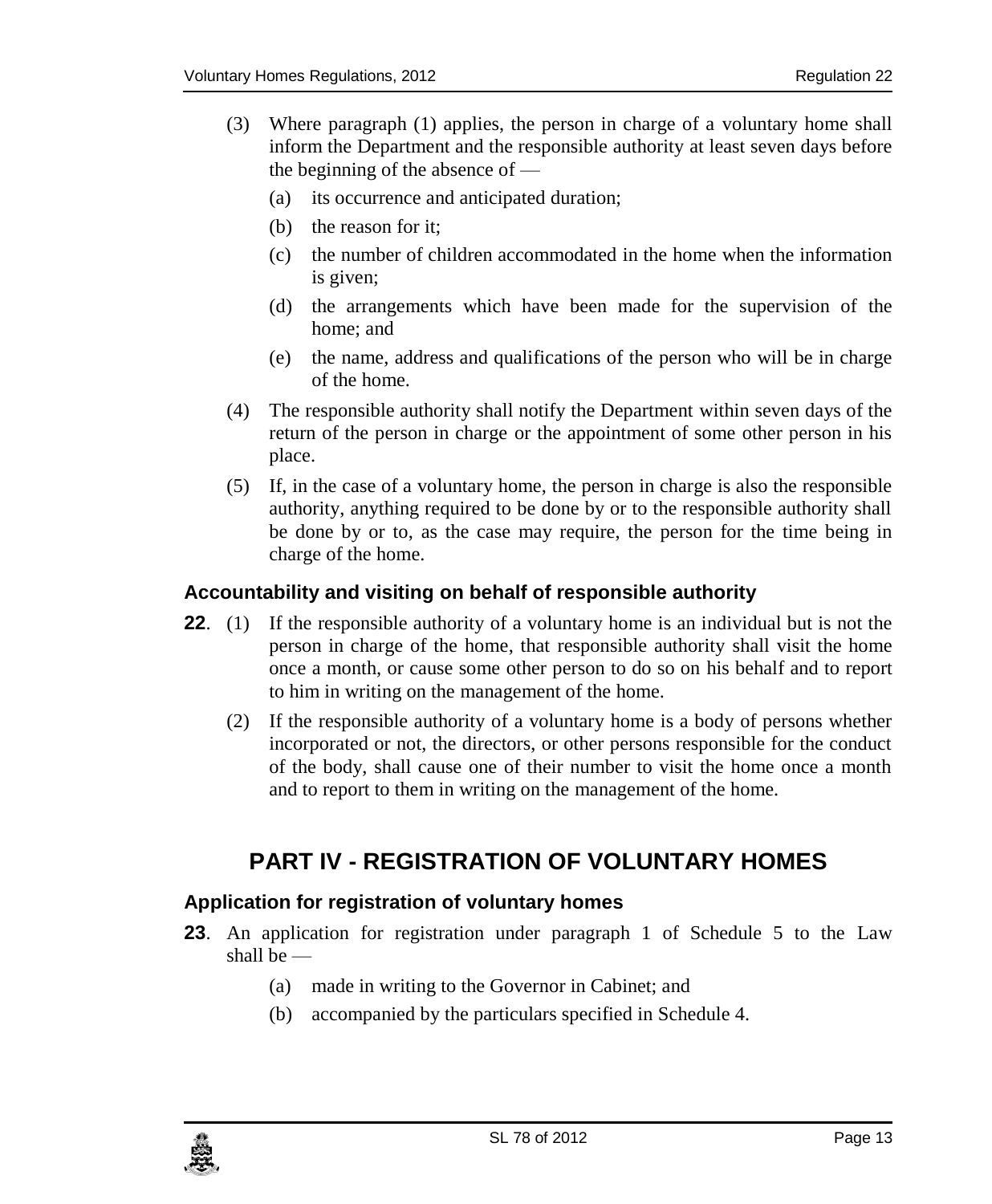### <span id="page-13-0"></span>**24. Change of person in charge**

**24**. The responsible authority shall give at least one month's prior notice in writing to the Governor in Cabinet of any change of the person in charge of or carrying on a voluntary home or of the premises used by such home and the notice shall contain the particulars mentioned in Schedule 5.

### <span id="page-13-1"></span>**25. Disqualification from operating a voluntary home**

- **25**. A voluntary organisation is disqualified from providing a voluntary home for children if any of the following provisions of this regulation apply to it —
	- (a) the following orders have been made at any time with respect to a child so as to remove the child from the voluntary home —
		- (i) an order under section  $33(1)(b)$  of the Law; or
		- (ii) any interim order under section 40 of the Law;
	- (b) an order has been made at any time, for the purposes of removing a child who was being kept, or was about to be received, by the voluntary home, under the *Adoption of Children Law* (*2003 Revision*);
	- (c) a member of the voluntary organisation has been convicted of an offence within the period of five years immediately preceding a proposal to establish a voluntary home;
	- (d) a member of the voluntary organisation is excluded from the application of the *Rehabilitation of Offenders Law* (*1998 Revision*);
	- (e) a member of the voluntary organisation is a person who carried on, or was otherwise concerned with the management of, or had any financial interest in, a voluntary home which was removed from the register under paragraph 1(4) of Schedule 5 to the Law; or
	- (f) a member of the voluntary organisation is a person who carried on or was otherwise concerned with the management of or had financial interest in a registered children's home and that home was removed from the register under paragraph 4 of Schedule 6 to the Law.

# **PART V - VISITS BY THE DEPARTMENT**

### <span id="page-13-3"></span><span id="page-13-2"></span>**26. Circumstances necessitating a visit by the Department**

- **26.** (1) The Department shall arrange for one of its officers to visit every child who is accommodated in a registered voluntary home in any of the following circumstances and within the periods specified —
	- (a) where the responsible authority makes representations to the Department that there are circumstances relating to the child which may require a visit, within fourteen days of receipt of those representations; and

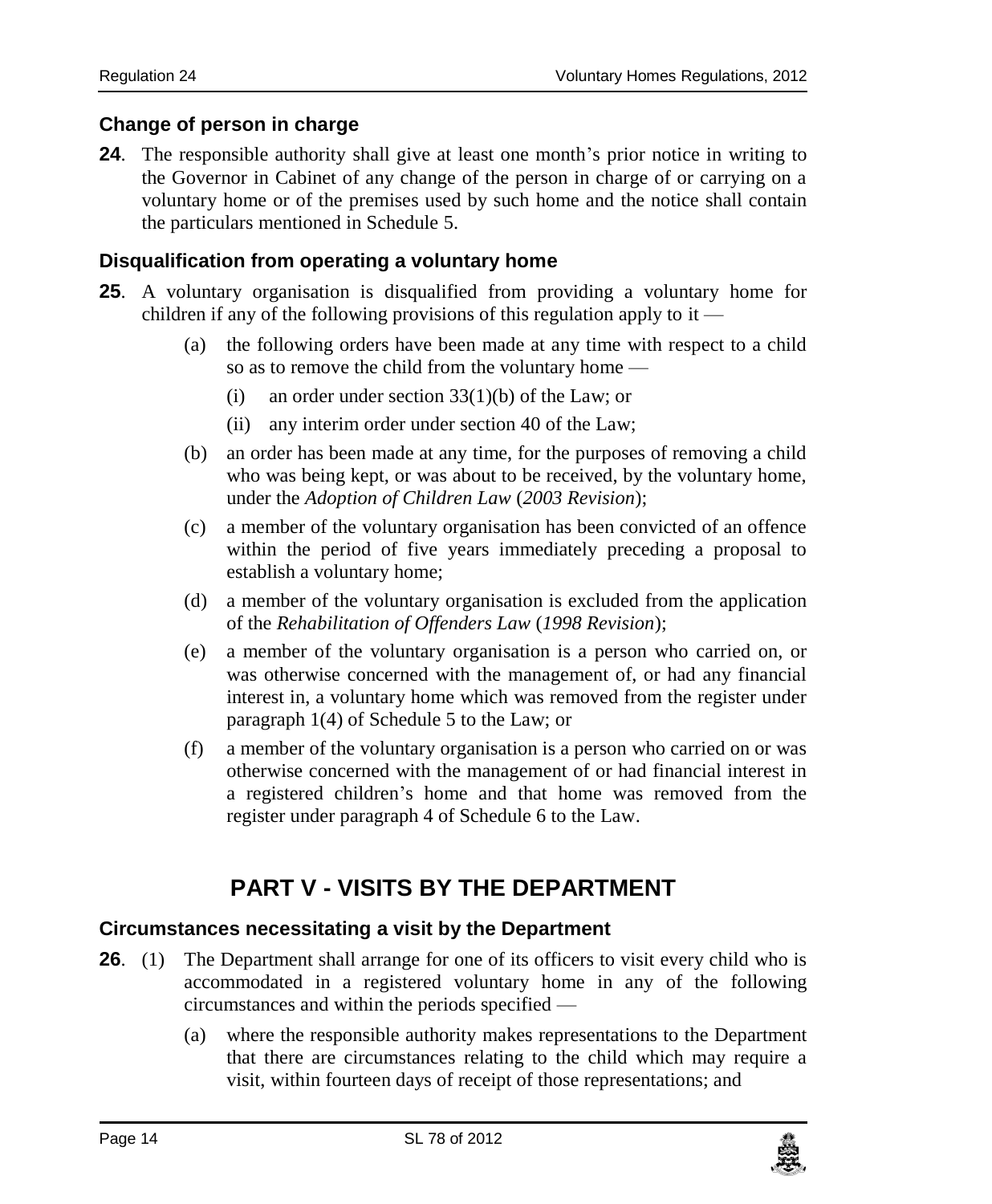- (b) when it is informed that the welfare of a child is not safeguarded or promoted, within seven days of being so informed.
- (2) The Department, on receiving a notification under paragraph (1), shall determine whether the accommodation provided by the voluntary home is in the best interest of the child.

#### <span id="page-14-0"></span>**27. Further visits**

- **27.** (1) After a first visit has been made under regulation 26, the Department shall arrange for such further visits to the child by one of its officers as appears to it to be necessary, whether in the light of a change of circumstances or not; and shall in any event arrange for the further visits provided for by paragraphs (2) and (3).
	- (2) The Department shall, within six months of the first visit, arrange for a further visit by one of its officers where the first visit was made in the circumstances specified in regulation  $26(1)(a)$  and it is satisfied following that first visit that the child's welfare is being safeguarded and promoted.
	- (3) Where the Department is not satisfied following the first visit that the child's welfare is being safeguarded and promoted but has decided that the child should continue to reside in the same accommodation, it shall arrange for a further visit by one of its officers within twenty-eight days of the first visit.

#### <span id="page-14-1"></span>**28. Requirements for visits**

- **28**. (1) The Department shall ensure that, in the course of visits to which regulations 26 and 27 refer, its officer —
	- (a) sees the child alone, unless the officer considers it unnecessary;
	- (b) reads all relevant case papers and records concerning the child kept by the responsible authority and makes copies of the originals, signs and dates them to indicate they have been seen by him; and
	- (c) makes a written report of his visit, a copy of which shall be forwarded to the responsible authority.
	- (2) The responsible authority shall provide suitable accommodation for a visit made under regulation 26 or 27.

# **PART VI - NOTIFICATION OF PARTICULARS**

#### <span id="page-14-3"></span><span id="page-14-2"></span>**29. Notification of particulars with respect to voluntary homes**

- **29**. The particulars set out in Schedule 6 are hereby prescribed as the particulars with respect to a voluntary home for the purpose of —
	- (a) paragraph 6(1) of Schedule 5 to the Law; and

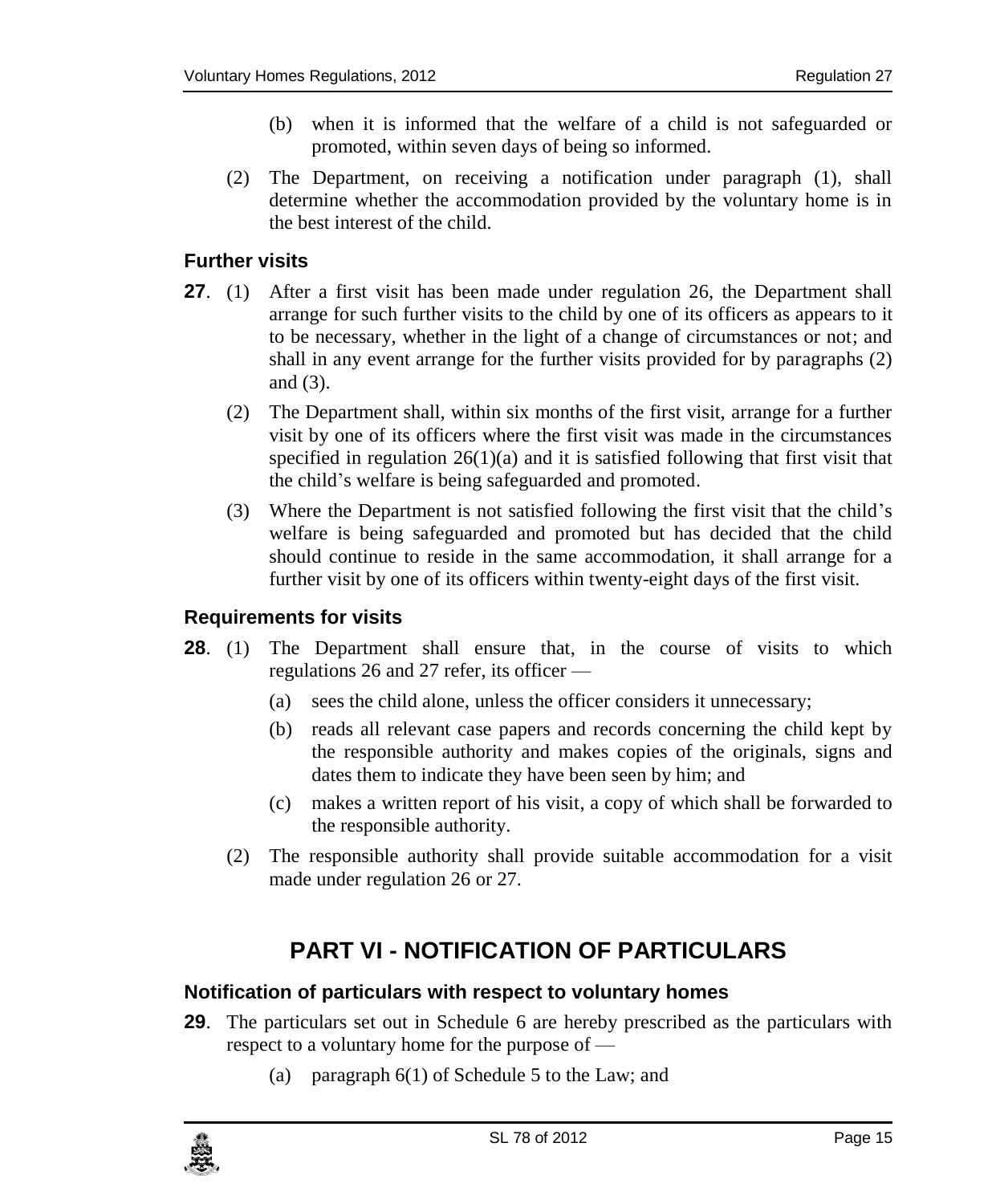(b) paragraph 6(2) and (3) of Schedule 5 to the Law.

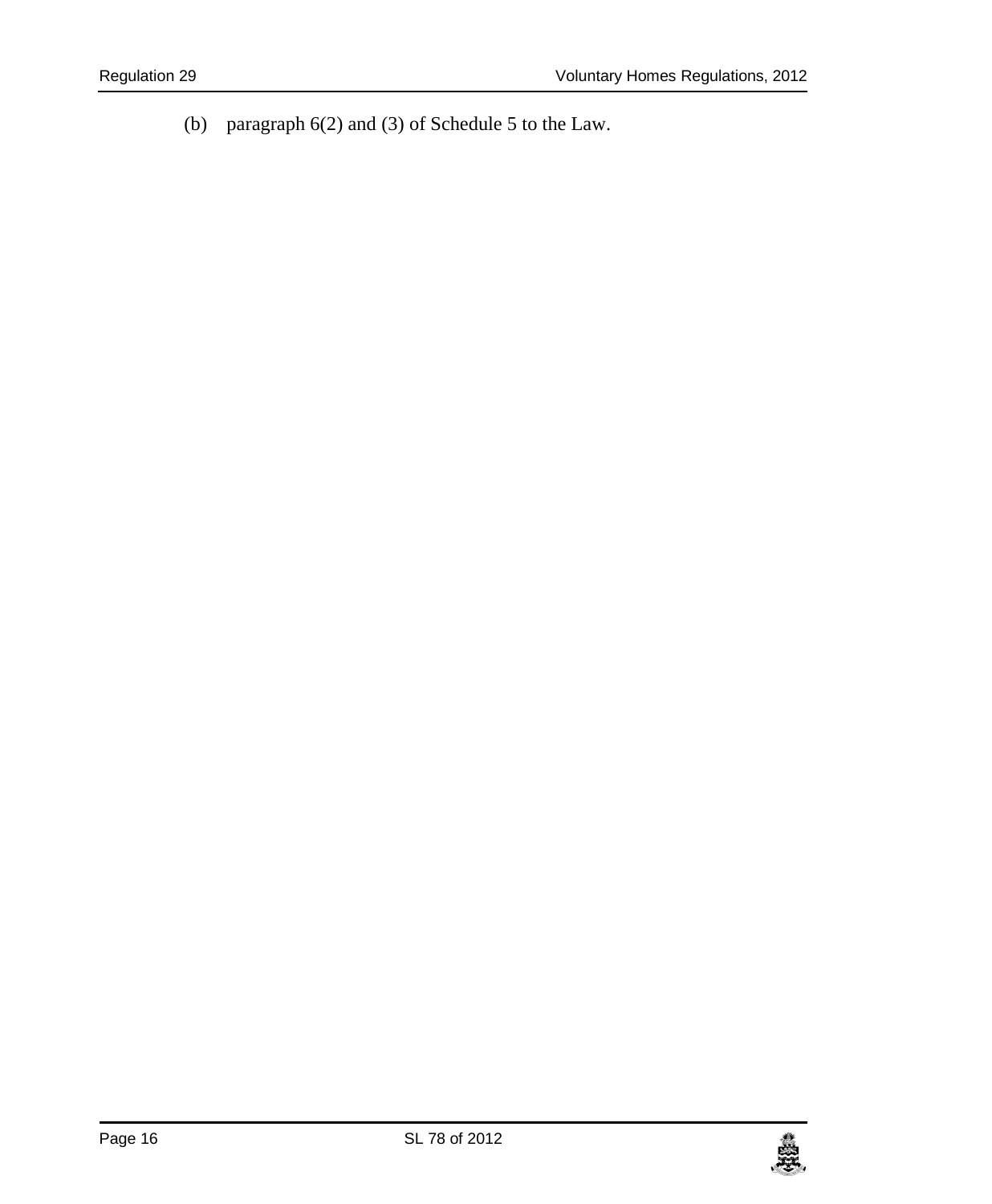### <span id="page-16-0"></span>(Regulations 4 and 5(2))

# <span id="page-16-1"></span>**STATEMENT TO BE KEPT RELATING TO VOLUNTARY HOMES PART I**

### *Particulars to be included in statement*

- <span id="page-16-2"></span>1. The purpose for which the voluntary home is established and the objectives to be attained with regard to children accommodated in the home.
- 2. The name and address of the person in charge of the voluntary home.
- 3. The following details about the children for whom it is intended that accommodation should be provided-
	- (a) age range;
	- (b) sex; and
	- (c) the number of children.
- 4. Whether a child is selected by reference to criteria other than age or sex and if so, those criteria.
- 5. The organisational structure of the voluntary home.
- 6. The number of staff employed in the voluntary home.
- 7. The qualification and experience of the persons in charge of the voluntary home, including all staff members.
- 8. The facilities and services to be provided within the voluntary home.
- 9. The arrangements made to protect and promote the health of the children.
- 10. The fire precautions and associated emergency procedures.
- 11. The arrangements made for religious observance by any child.
- 12. The arrangements made for contact between a child and his parents, a person who has parental responsibility for the child, relatives or friends.
- 13. The disciplinary measures in place.
- 14. The procedure for dealing with any unauthorised absence of a child from the home.
- 15. The arrangements for dealing with complaints against persons in the home.
- 16. The arrangements for the education of any child in the home.
- 17. The arrangements for continuing staff training and development.
- 18. The organisational structure of the home.

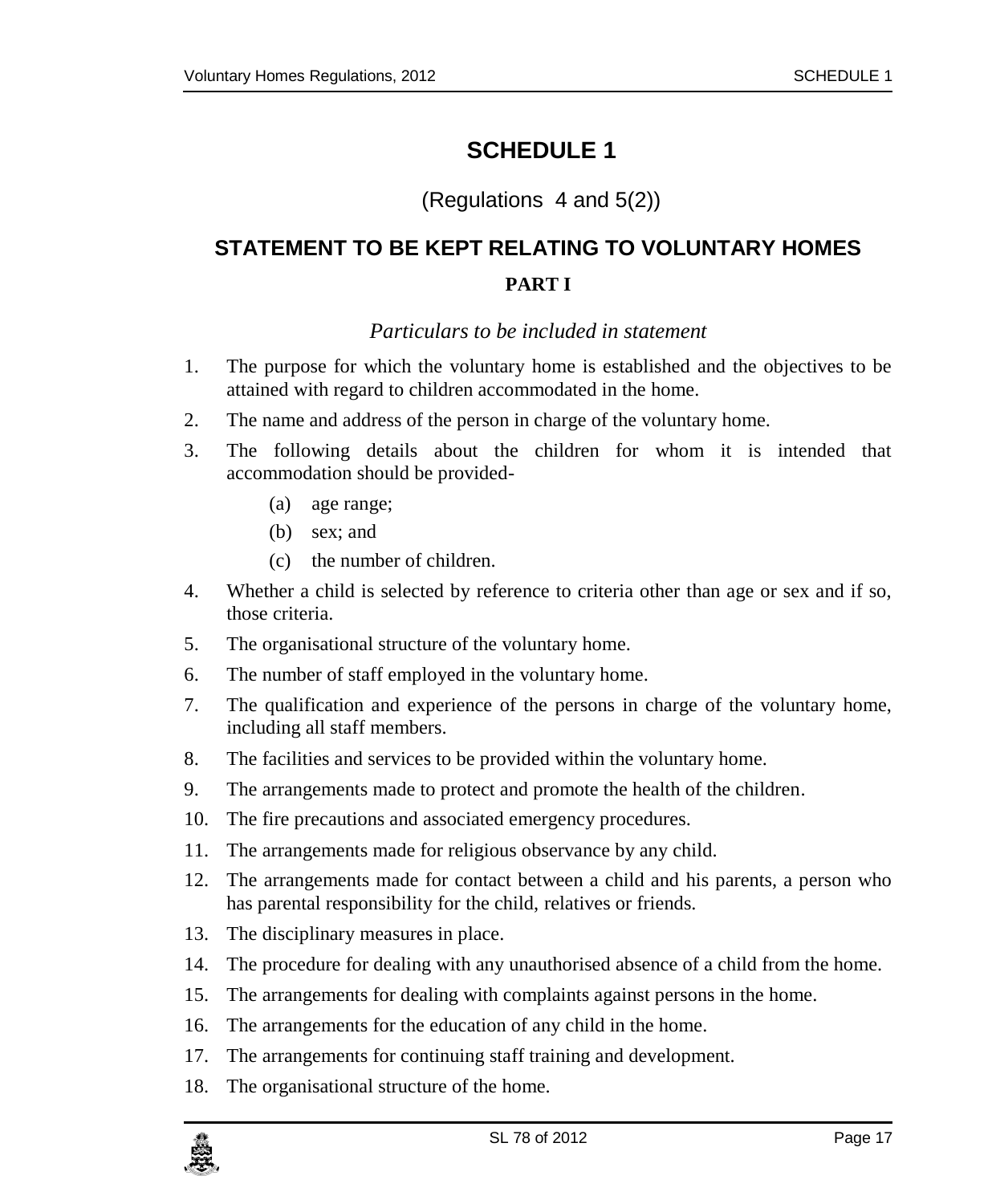- 19. The ratio of children accommodated to staff employed.
- 20. The arrangements for dealing with reviews of the case of every child pursuant to section 28 of the Law.

#### **PART II**

#### *Persons to whom statement is to be made available for inspection*

- <span id="page-17-0"></span>1. The person in charge of the voluntary home.
- 2. The staff of the voluntary home.
- 3. The children accommodated in the voluntary home.
- 4. The parent of any child accommodated in the voluntary home.
- 5. Any person who is not a parent of a child accommodated in the voluntary home, but who has parental responsibility for such a child.
- 6. The Department.

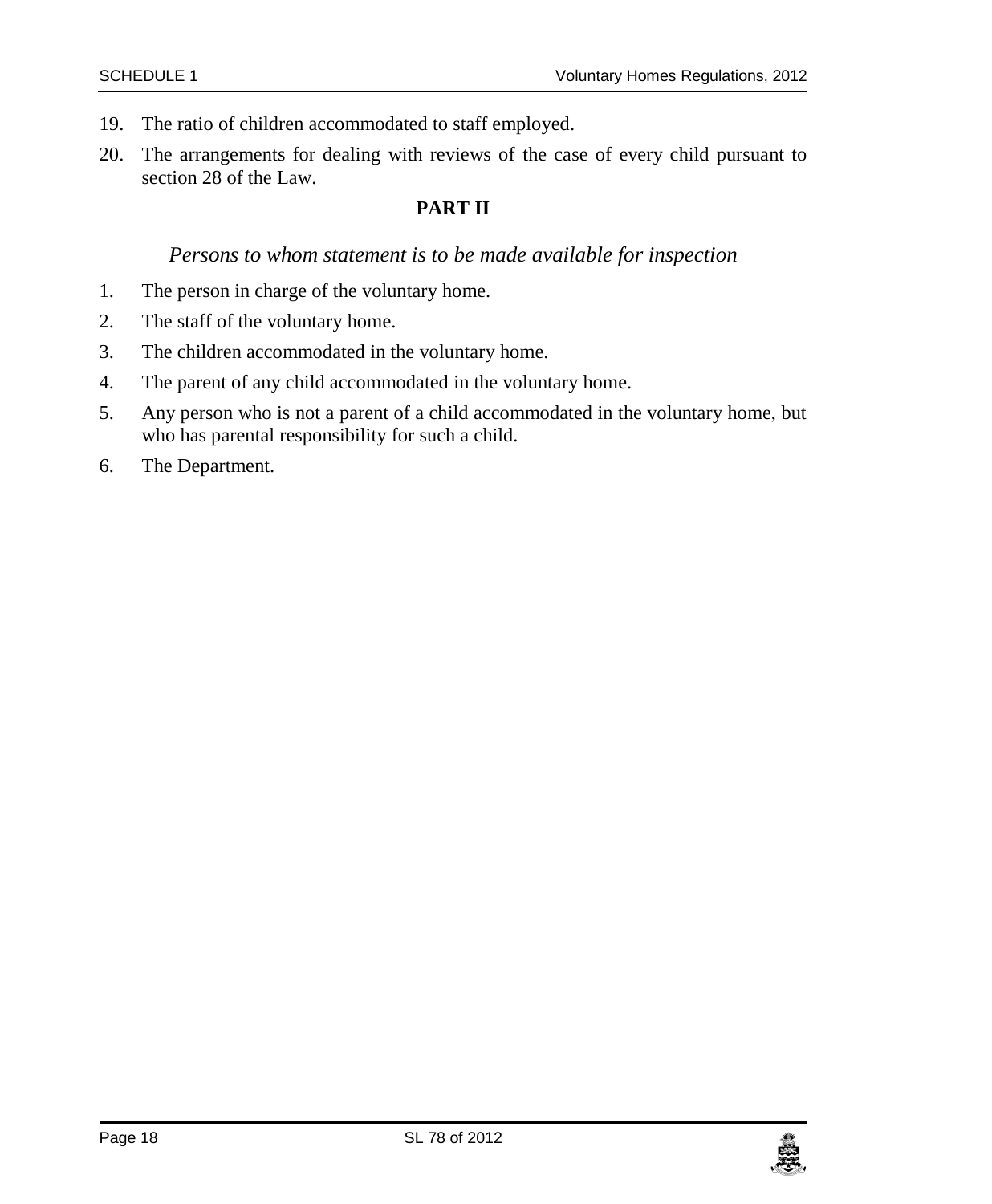### (Regulation 15(1))

### <span id="page-18-1"></span><span id="page-18-0"></span>**INFORMATION TO BE INCLUDED IN CONFIDENTIAL RECORDS CONCERNING CHILDREN IN VOLUNTARY HOMES**

- 1. The child's name and any name by which the child has previously been known other than a name used by the child prior to adoption.
- 2. The child's sex and date of birth.
- 3. The child's religious persuasion, if any.
- 4. A description of the child's racial origin, cultural and linguistic background.
- 5. The living arrangements of the child before being placed in the voluntary home.
- 6. The person under whose authority the child is provided with care and accommodation in the home and any Law which authorises its provision.
- 7. The name, address, telephone number and the religious persuasion, if any, of-
	- (a) the child's parents; and
	- (b) any person who has parental responsibility for the child.
- 8. The name, address and telephone number of any social worker assigned to the child by the Department.
- 9. The date and circumstances of any absence of the child from the home.
- 10. The date and circumstances of any visit to the child whilst in the home by any of the persons referred to in regulation 8(2)(d).
- 11. A copy of any statement of special educational needs maintained in relation to the child.
- 12. The name and address of any educational institution attended by the child and of any employer of the child.
- 13. Every school report received by the child while accommodated in the home.
- 14. The date and circumstances of any disciplinary measures imposed against the child.
- 15. Any special dietary or health needs of the child.
- 16. Arrangements for, including any restrictions on, contact between the child and-
	- (a) his parents; or
	- (b) any person who has parental responsibility for him.
- 17. The date and result of any review of the child's case.
- 18. The name and address of the medical practitioner with whom the child is registered.
- 19. Details of any accident involving the child.

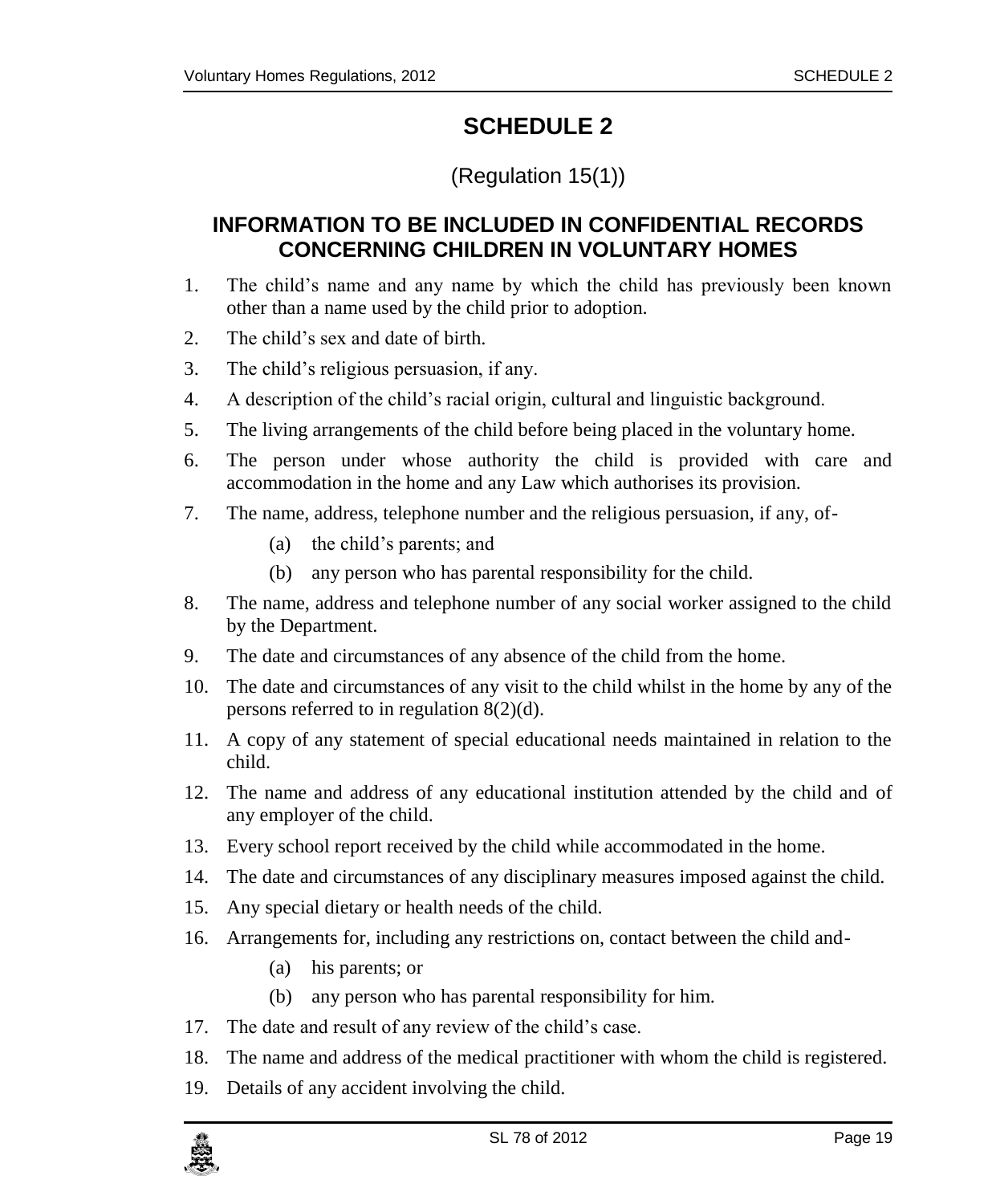- 20. Details of any immunisation, illness, allergy or medical examination of the child and of any dental need of the child.
- 21. Details of any health examination or development test conducted with respect to the child at or in connection with his school.
- 22. Details of all medicinal products taken by the child while in the home and by whom they were administered, including those which the child is permitted to administer to himself.
- 23. The date on which-
	- (a) any money or valuables are deposited by or on behalf of a child for safekeeping;
	- (b) such money is withdrawn; and
	- (c) any valuables are returned.
- 24. The arrangements for accommodation of the child when his accommodation in the voluntary home ceases.

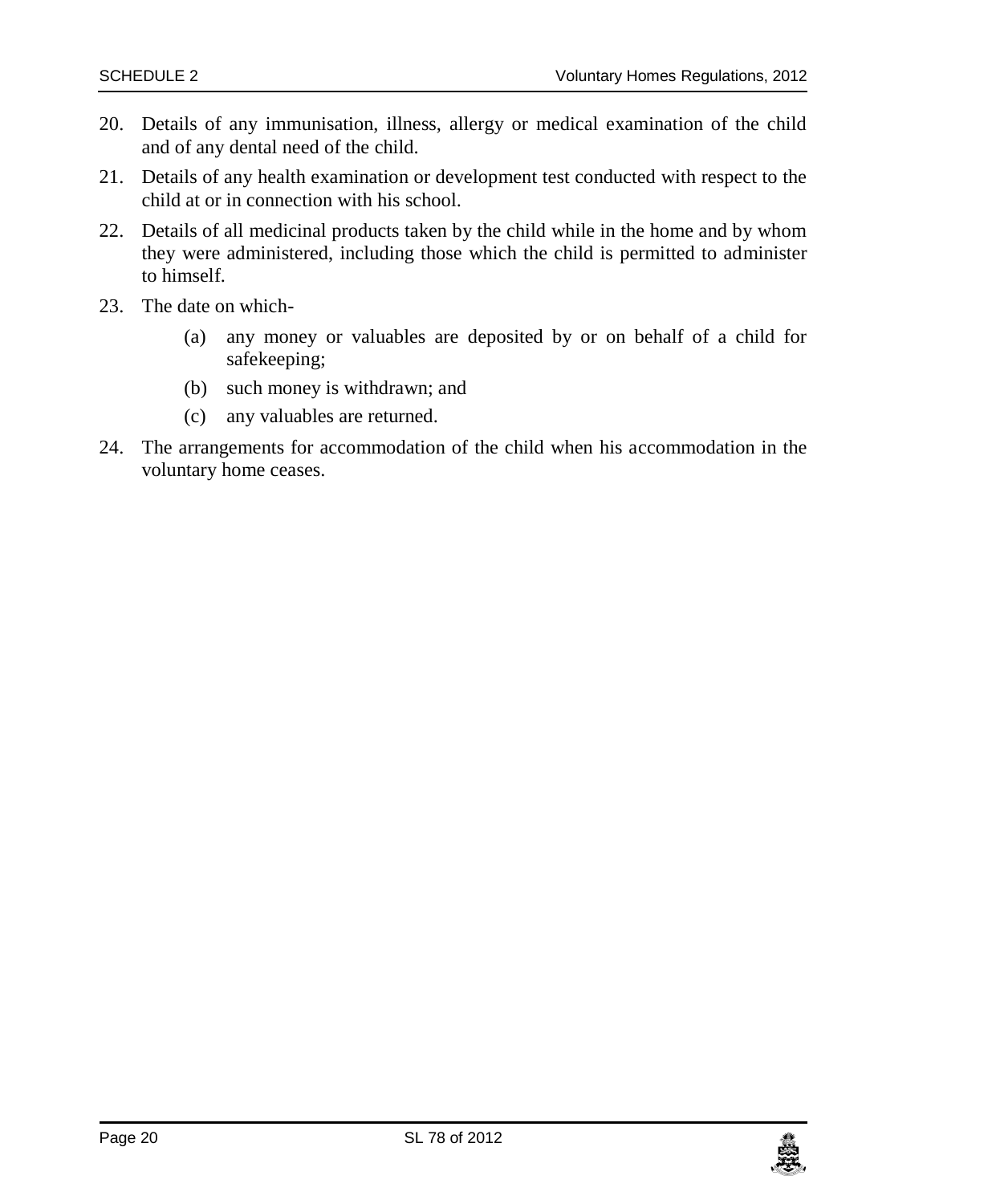### (Regulation 17(1))

### <span id="page-20-1"></span><span id="page-20-0"></span>**INFORMATION TO BE INCLUDED IN OTHER CONFIDENTIAL RECORDS CONCERNING CHILDREN IN VOLUNTARY HOMES**

- 1. A record showing-
	- (a) the date on which each child was first accommodated in the voluntary home;
	- (b) the date on which each child ceased to be accommodated in the voluntary home;
	- (c) where each child came from before he commenced occupancy of the voluntary home;
	- (d) the new accommodation of each child who has ceased to be accommodated in the voluntary home;
	- (e) the identity of the person, authority or organisation responsible for the child being placed in the voluntary home; and
	- (f) which, if any, child accommodated in the voluntary home was being looked after, or in the care of, any other home or facility providing child care.
- 2. A record showing-
	- (a) the full name;
	- (b) the sex;
	- (c) the date of birth;
	- (d) the qualifications relevant to and experience of work involving children,

of every person who-

- (i) is employed at the voluntary home;
- (ii) works at the home; or
- (iii) is intended, by the responsible authority, to work at the home.
- 3. A record of all persons resident at the voluntary home other than the persons mentioned in paragraph 2 of this Schedule and the children accommodated in the home.
- 4. A record of accidents occurring in the home.
- 5. A record of any medicinal product administered to any child in the home, including the date and circumstances of its administration and by whom it was administered, including medicinal products which the child is permitted to administer to himself.

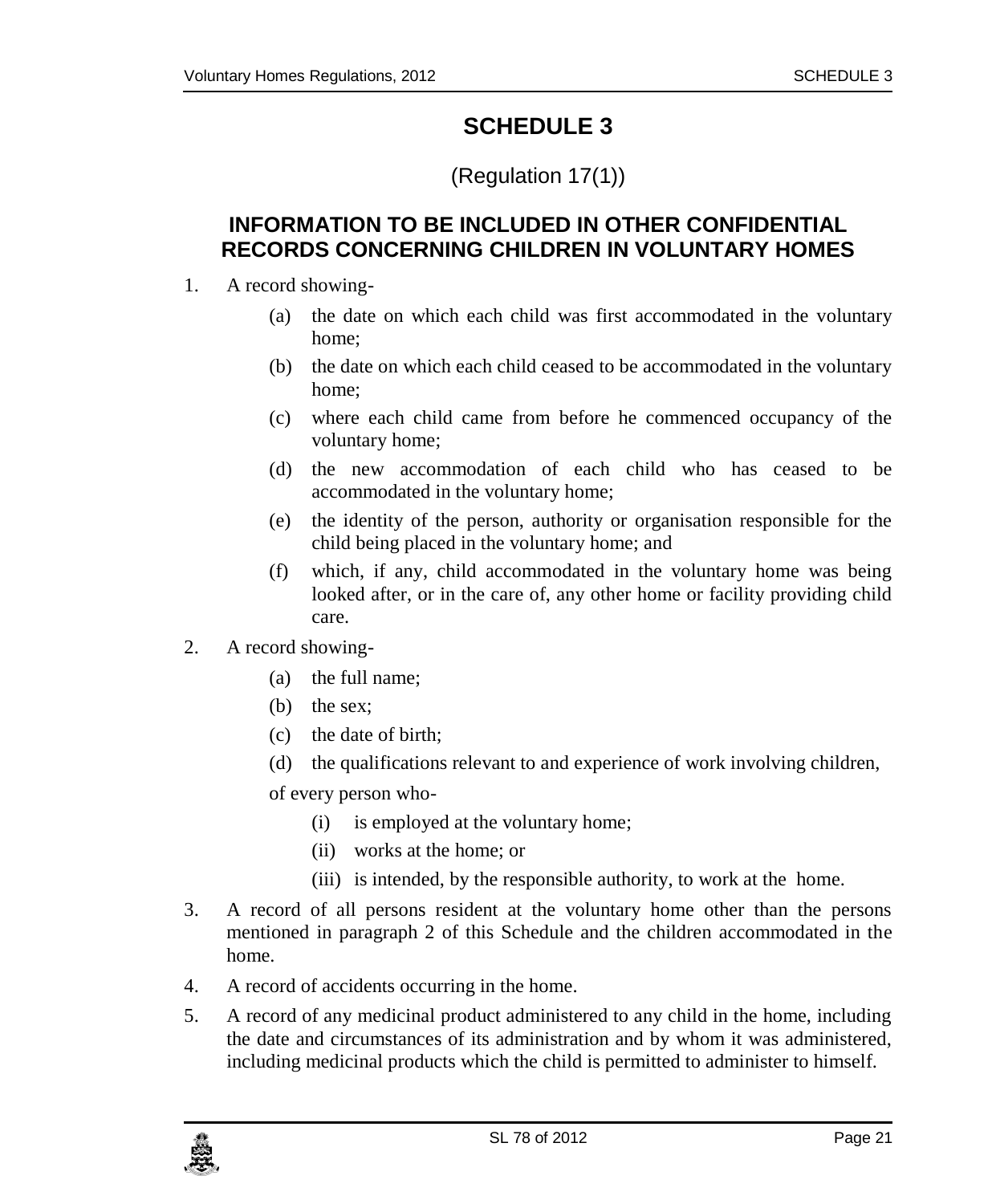- 6. A record of every fire drill or fire alarm test conducted, with details of any deficiency in either the procedure or the equipment concerned, together with details of the steps taken to remedy that deficiency.
- 7. A record of all money deposited by a child for safekeeping, together with the date on which that money was withdrawn, or the date of its deposit.
- 8. A record of all valuables deposited by a child and the date of return.
- 9. Records of all accounts kept in the voluntary home.
- 10. A record of menus.
- 11. A record of every disciplinary measure imposed, giving the information required by regulation 8.
- 12. Records of duty rosters.
- 13. A daily log of events occurring in the home, including the names of visitors of any child accommodated in the home.

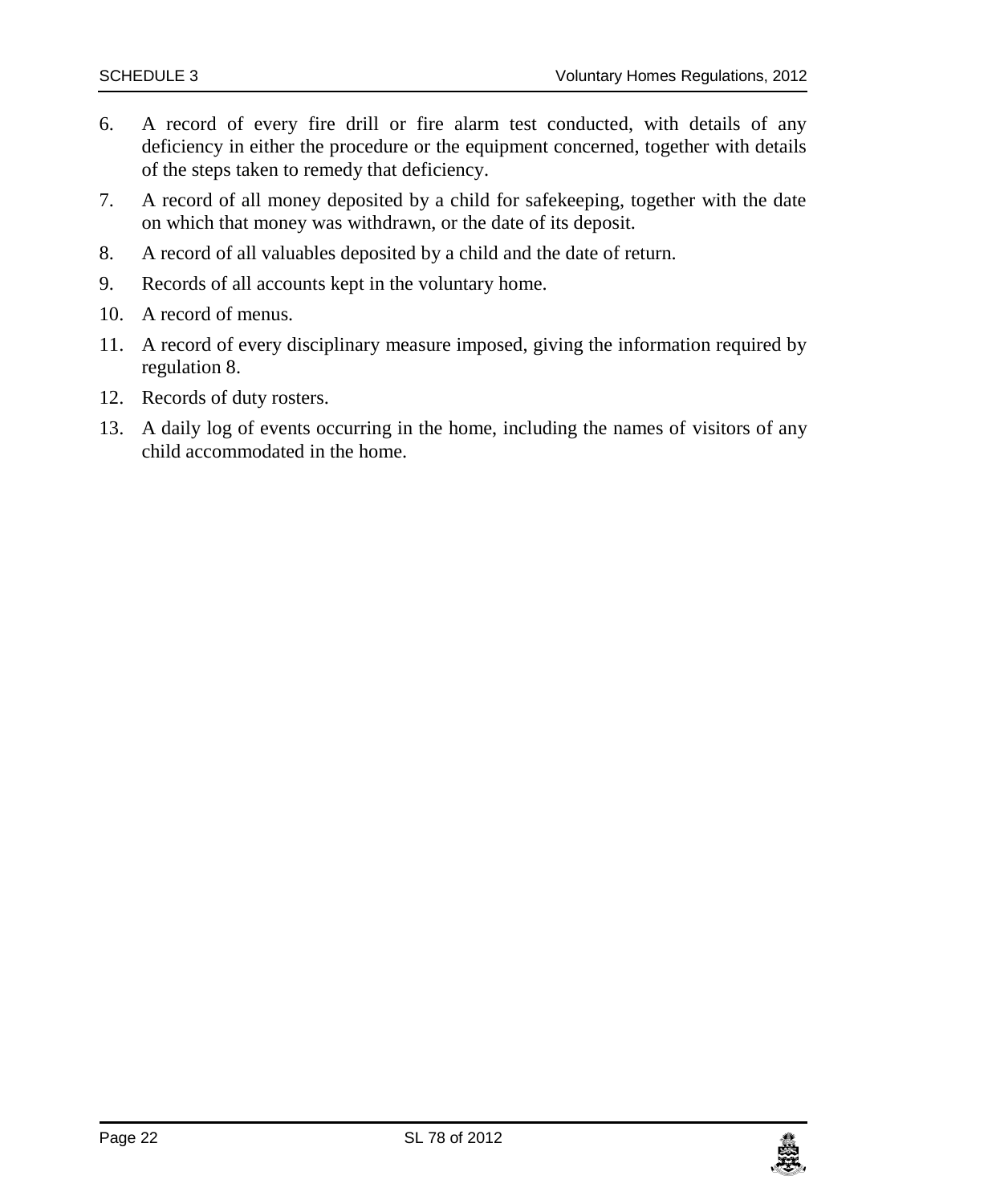### (Regulation 23(b))

### <span id="page-22-0"></span>**PARTICULARS TO ACCOMPANY APPLICATIONS FOR REGISTRATION OF VOLUNTARY HOMES**

- <span id="page-22-1"></span>1. The name of the voluntary organisation making the application.
- 2. The address and telephone number of the registered office or principal office of the voluntary organisation.
- 3. The names and addresses of the chairman and secretary of, or any other person responsible for the management of the organisation, their dates of birth and, if the Governor in Cabinet has requested, their qualifications and experience in running a home.
- 4. The name, address and telephone number of premises in respect of which registration is sought.
- 5. The name and address of any other home in respect of which the voluntary organisation has or at any time had a financial interest, and details of that interest.
- 6. A description of the premises and the area in which the premises are situated and details of any comments made by the health officer or environmental health officer for the area.
- 7. Particulars of the accommodation provided for residents in the home and for the employees and volunteers at the home.
- 8. The date on which the home was established or is to be established.
- 9. Particulars of any other business which is or will be carried on in or from the same premises as the home.
- 10. The name, sex, date of birth of the person in charge or intended to be in charge of the home and whether or not he resides or is to reside in the home, together with-
	- (a) the name and address of each person by whom he is or has been employed in the past ten years;
	- (b) the names and addresses of two persons, in addition to those referred to in sub-paragraph (a) who are willing and able to give a reference as to his suitability to be in charge of a home; and
	- (c) particulars of his health and an undertaking to provide a report by a registered medical practitioner where the Department considers it necessary.
- 11. The number and sex of every person working or whom it is proposed should work in the home with particulars of-
	- (a) whether they are or will be resident;

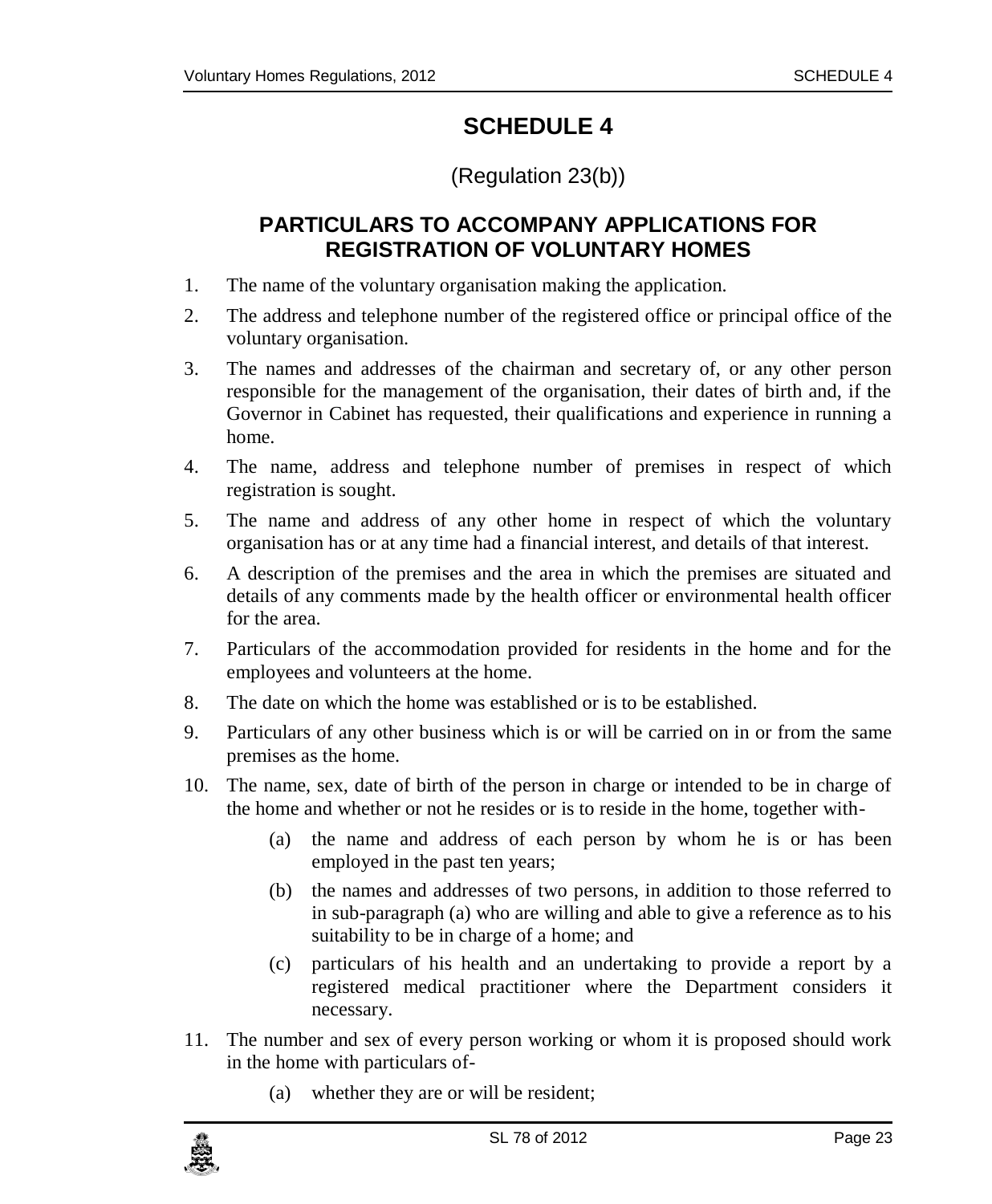- (b) whether they are full-time or part-time, and, if part-time the number of hours for which they are or will be employed;
- (c) the positions they hold or will hold; and
- (d) any relevant qualifications.
- 12. Particulars of the equipment, facilities and services provided or to be provided in the home, and any special arrangements or services for any particular category of children.
- 13. The arrangements for the storage and administration of medicinal products.
- 14. The arrangements for medical and dental examinations and treatment.
- 15. The scale of charges payable in respect of residents.
- 16. The arrangements for the education of the children and what contact there is with the education department.
- 17. The arrangements for continuing staff training and development.
- 18. The organisational structure of the home.
- 19. The ratio of children accommodated to staff employed.
- 20. Particulars of any children in residence, including their name, sex, date of birth, and details of who was responsible for their placement in the home.
- 21. Particulars of any prospectus or advertisement relating to the home.
- 22. The particulars set out in Part I of Schedule 1.

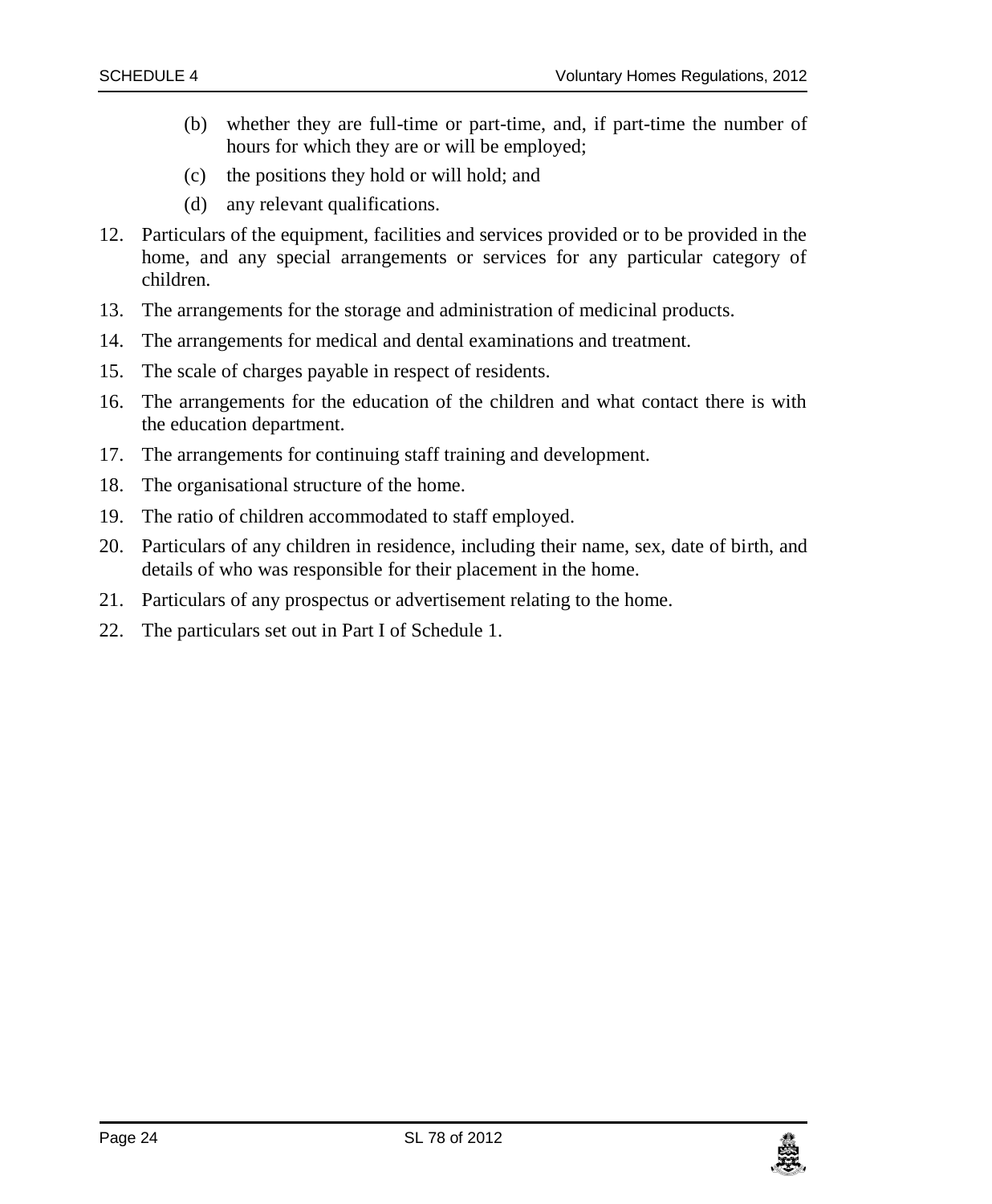### (Regulation 24)

### <span id="page-24-1"></span><span id="page-24-0"></span>**PARTICULARS OF CHANGE OF IDENTITY OF PROPOSED PERSON IN CHARGE OF A VOLUNTARY HOME**

- 1. The name, date of birth, address and telephone number of the proposed person.
- 2. The qualifications and experience held by the proposed person which are relevant to his suitability to carry on the registered voluntary home.
- 3. The names and addresses of any person by whom the proposed person is, or has at any time in the preceding ten years been, employed.
- 4. The names and addresses of two persons, in addition to those referred to in paragraph 3, who are willing and able to give a reference as to the suitability of the proposed person to be in charge of a voluntary home.
- 5. A report, where the Department considers it necessary, by a registered medical practitioner as to the physical and mental health of the proposed person in charge.
- 6. A police record on the proposed person covering the last ten years or such longer period as the Department may determine.

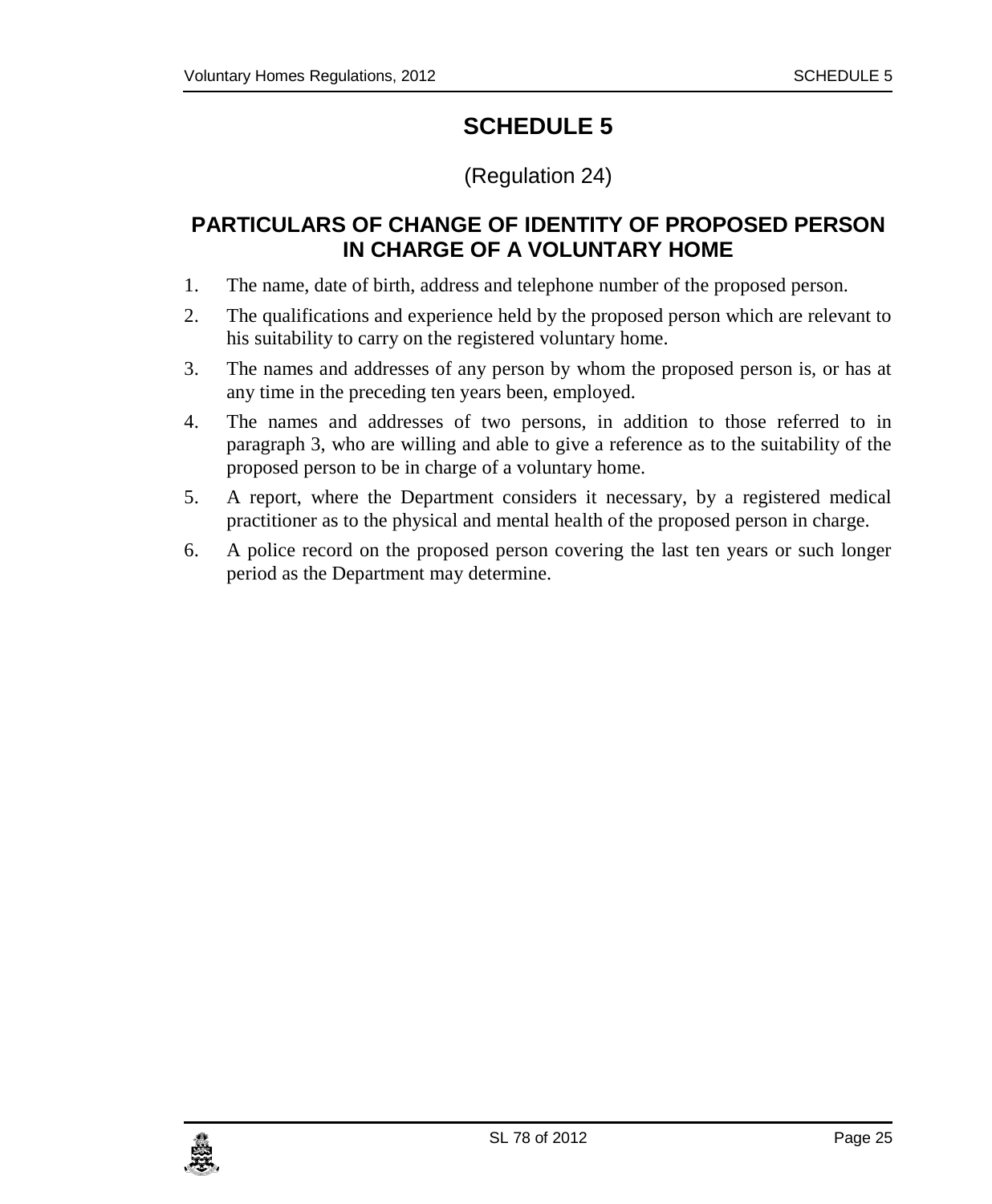### (Regulation 29)

### <span id="page-25-0"></span>**PARTICULARS RELATING TO VOLUNTARY HOMES**

- <span id="page-25-1"></span>1. The name, address and telephone number of the home.
- 2. The name and date of birth of the person in charge of the home.
- 3. The name, address and telephone number of the organisation or person carrying on the home.
- 4. The name and address of the chairman and secretary.
- 5. The maximum number of children who can be accommodated at one time in the home.
- 6. The criteria, if any, for admission to the home.
- 7. The religious persuasion or persuasions, if any, in which the home undertakes to bring up the children.
- 8. The weekly charge made in respect of each child accommodated in the home.
- 9. The date when the home was or is to be inspected by the environmental department, public health authority or fire department.
- 10. The details and number of staff employed by the voluntary organisation by reference to care staff, ancillary staff, full-time and part-time, and including volunteers who work in the home.
- 11. The number of children accommodated in the home at the time the particulars were sent, giving-
	- (a) the total number;
	- (b) the number receiving full-time education or vocational training at the home;
	- (c) the number receiving full-time education or vocational training outside the home;
	- (d) the number who are in full-time employment outside the home,

and giving the number by reference to sex and age bands of one to four, five to nine, ten to fifteen, and sixteen years of age and over.